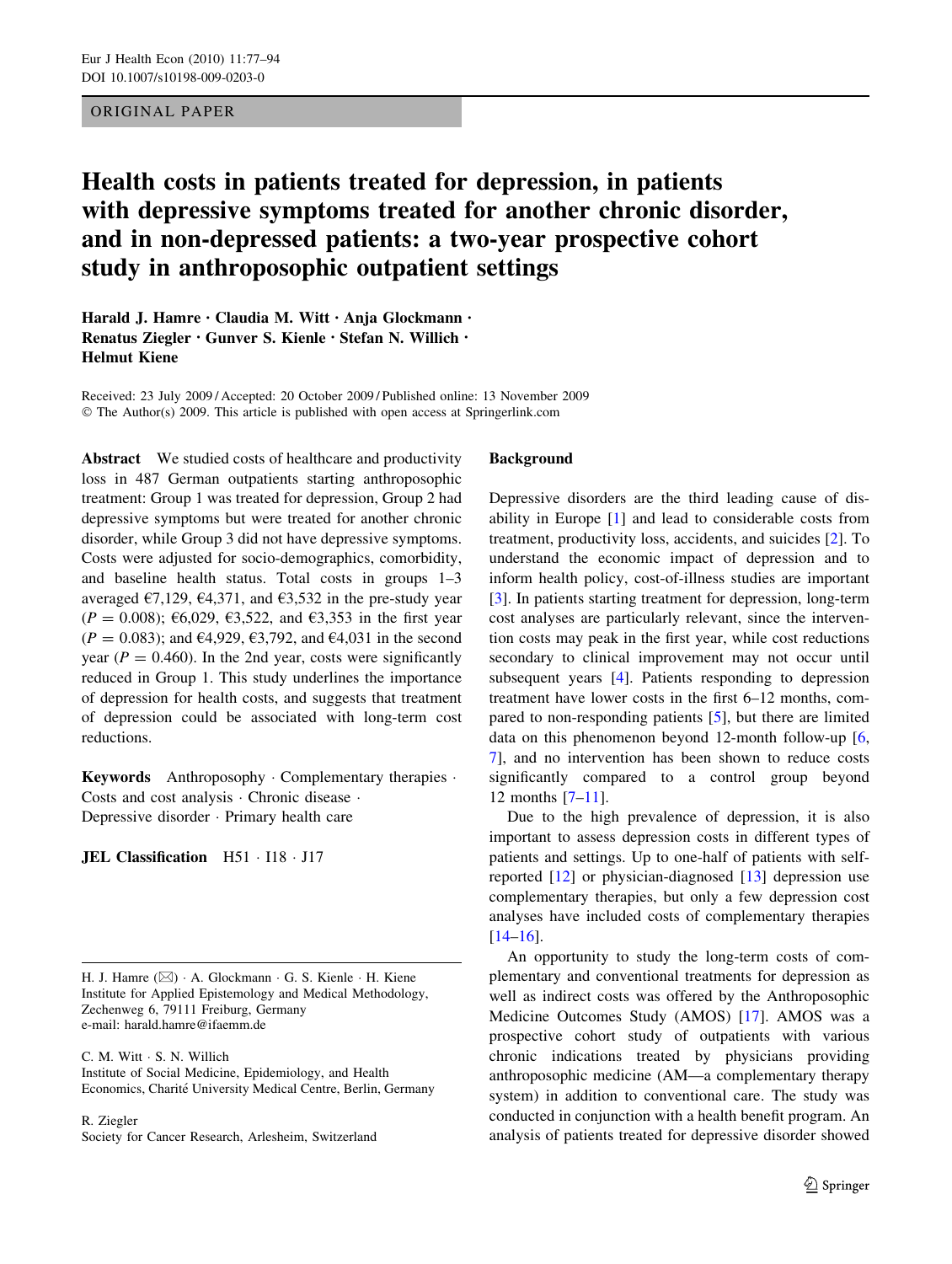long-term improvement of symptoms and health status [\[18](#page-15-0)].

Anthroposophic treatment for depression differs from ordinary treatment in its use of non-verbal artistic and physical therapies and special AM medications [\[18](#page-15-0)]. Similar to recent guideline recommendations [\[19](#page-15-0)], conventional antidepressant drugs are not used as initial therapy for mild depression. In cases of severe depression, however, AM therapies are often combined with antidepressants [[20\]](#page-15-0). Similar to conventional care, AM physicians may offer counselling and refer patients for psychotherapy or, if necessary, for inpatient treatment [\[18](#page-15-0)].

One research question of the AMOS study concerned the cost-of-illness of depression and other chronic diseases [\[21](#page-15-0)]. Here we present a secondary cost analysis from AMOS, contrasting patients treated for depression, patients with depressive symptoms treated for another disorder, and patients without depressive symptoms.

# Methods

# Objective and design

The objective was to study long-term depression costs in a German AM outpatient setting from the societal perspective. For this purpose, we analysed healthcare use and productivity loss in a prospective cohort of patients starting AM therapies (AMOS), and calculated direct and indirect costs. The cost analysis had two main objectives:

- 1. Comparison of patients treated for depression, patients with depressive symptoms treated for another disorder, and patients without depressive symptoms.
- 2. Comparison of the pre-study year to the 1st and 2nd years after enrolment.

Setting, participants, and therapy

Participating physicians were certified by the Physicians' Association for Anthroposophical Medicine in Germany and had office-based practices or worked in outpatient clinics in Germany. The physicians recruited consecutive patients starting AM therapy. Patients enrolled in the period 1 January 1999–31 March 2001 were included in the present analysis if they fulfilled the eligibility criteria. Inclusion criteria for all patients in this analysis were:

- age 17-70 years;
- <span id="page-1-0"></span>starting AM therapy for a disorder of minimum 6 months' duration (main disorder):
	- referral to non-medical therapists (providing AM art therapy involving painting, drawing, clay

modelling, music or speech exercises; or AM eurythmy movement exercise therapy; or AM rhythmical massage therapy);

– or starting AM therapy provided by study physician (AM-related consultations, AM medication) after an initial AM-related consultation  $\geq 30$  min.

Further inclusion criteria applied to the three groups studied:

# Patients treated for depression (Group 1)

- Center for Epidemiological Studies Depression Scale, German version  $(CES-D) > 24$  points, which is the cutoff point for clinically relevant depressive symptoms [\[22](#page-15-0), [23\]](#page-15-0);
- physician's diagnosis of main disorder as depression or depressive symptoms;
- depressed mood plus at least two of the following depressive core symptoms [symptoms of dysthymic disorder, according to Diagnostic and Statistical Manual of Mental Disorders, 4th Edition (DSM-IV)]: poor appetite or overeating, insomnia or hypersomnia, low energy or fatigue, low self-esteem, poor concentration or difficulty making decisions, feelings of hopelessness [[24\]](#page-15-0).

Patients with depressive symptoms, treated for another disorder (Group 2)

- $CES-D > 24$  points;
- physician's diagnosis of main disorder is NOT depression or depressive symptoms.

Patients without depressive symptoms (Group 3)

• CES-D  $<$  24 points.

The patients were treated according to the physician's discretion.

# Outcome measures

The primary outcome was overall health costs, regardless of diagnosis, in the pre-study year and in the 1st and 2nd study years. Costs included direct health costs (AM therapies, non-AM complementary therapies, physician and dentist visits, psychotherapy, medication, physiotherapy, occupational therapy, inpatient hospital and rehabilitation treatment) and indirect costs (sick-leave compensation, early retirement, mortality) and were assessed from a societal perspective.

Depressive symptoms were assessed by the CES-D, ranging from 0 (''no depressive symptoms'') to 60 (''maximum symptoms''). Patients document the frequency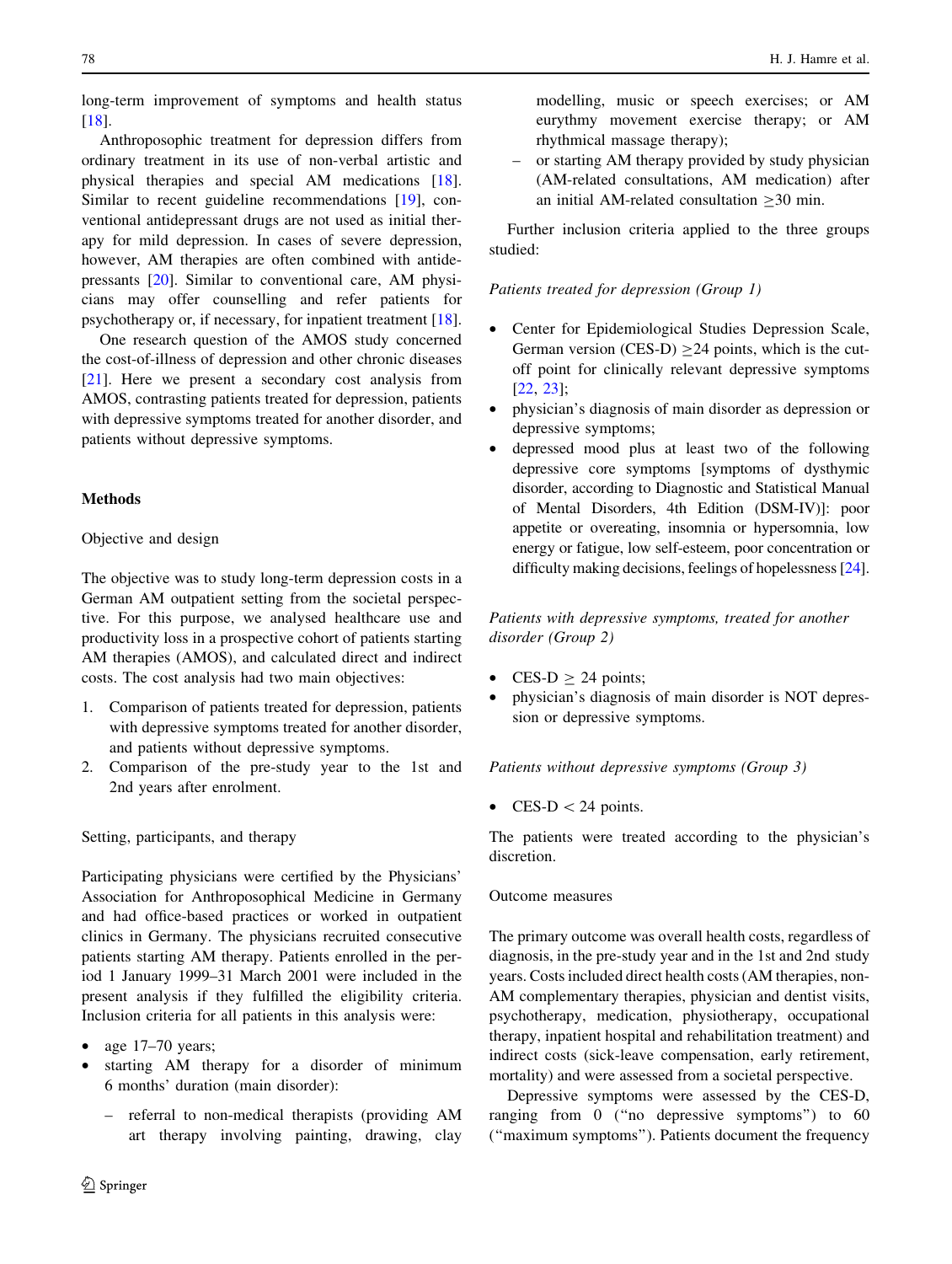of 20 symptoms during the last week, from 0 (''rarely or none of the time  $\approx$  less than 1 day") to 3 ("most or all of the time  $\approx$  5–7 days") [\[22](#page-15-0), [23\]](#page-15-0).

Baseline health status was assessed with the SF-36 Physical Component summary score, the SF-36 Health Change item [[25\]](#page-15-0), disease duration, and disease severity. Disease severity was assessed by the physicians on a numerical rating scale  $\lceil 26 \rceil$  from 0 ("not present") to 10 (''worst possible'').

Medical comorbidity was assessed with the Chronic Disease Score [[27\]](#page-15-0). The Chronic Disease Score is based on medications used to treat chronic diseases, is a good predictor of future hospitalisations and health costs [\[28](#page-16-0)], and has been used in a number of cost analyses of depression [\[6](#page-15-0),  $29-31$ ]. We used the original version [[27\]](#page-15-0) with 17 medication classes (updated for newer medications [[32,](#page-16-0) [33\]](#page-16-0)), which does not include psychotropic medications and is not associated with depression or anxiety [\[27](#page-15-0)]. The Chronic Disease Score has a theoretical range of 0–35 points, the upper range requiring intake of 20 different medications. AMOS study documentation was truncated at eight medications per patient and observation period, resulting in a range of 0–17 points.

Resource utilisation included AM therapies, medication, physician and dentist visits, diagnostic investigations, psychotherapy, physiotherapy, occupational therapy, and inpatient hospital and rehabilitation treatment.

Productivity loss included sick-leave, early retirement, and deaths regardless of the cause of death.

## Data collection

All data were documented with questionnaires returned in sealed envelopes to the study office. Physicians documented name, duration and severity of main disorder, comorbid disorders, and (Group 1 only) depressive core symptoms; all other items were documented by patients. Patient responses were not made available to physicians. Resource use and productivity loss in the pre-study year were documented at study enrolment; in the 1st and 2nd study years these items were documented after 3 months (medication only), and after 6, 12, 18, and 24 months. Physicians were compensated  $E40$  per included and fully documented patient, while patients received no compensation.

Data were entered twice by two different individuals into Microsoft<sup>®</sup> Access 97. The two datasets were compared and discrepancies resolved by checking with the original data.

#### Quality assurance, adherence to regulations

The study was approved by the Ethics Committee of the Faculty of Medicine Charité, Humboldt University Berlin, and was conducted according to the Declaration of Helsinki and International Conference on Harmonisation Good Clinical Practice guidelines. Written informed consent was obtained from all patients before enrolment.

## Data analysis

Data analysis [PASW<sup>®</sup> Statistics 17.0 [\(http://www.spss.](http://www.spss.com/statistics/) [com/statistics/\)](http://www.spss.com/statistics/), StatExact" 5.0.3 [\(http://www.cytel.com/](http://www.cytel.com/products/statxact/) [products/statxact/](http://www.cytel.com/products/statxact/)), S-PLUS" 8.0 [\(http://www.insightful.com/](http://www.insightful.com/products/splus/) [products/splus/\)](http://www.insightful.com/products/splus/)] was performed on all patients fulfilling the eligibility criteria.

#### Resource use and unit costs (Table [1](#page-3-0))

Costs were analysed from a societal perspective. For all resource items except non-AM complementary therapies, costs were calculated by multiplying resource use by the unit cost for the respective item. Out-of-pocket expenditures for non-AM complementary therapies were documented directly.

Unit costs (Table [1\)](#page-3-0) were calculated from average costs in Germany for the year 2000 (physicians' and dentists' fees, medication, hospital, rehabilitation, sick-leave costs [\[34](#page-16-0), [35\]](#page-16-0)) or from reimbursement fees regulated in healthcare benefit catalogues (AM therapies, diagnostic investigations, psychotherapy, physiotherapy, occupational therapy [[36–38\]](#page-16-0)).

Hospital costs were calculated from average costs in each German federal state [[39](#page-16-0)]. Physicians' fees were calculated from average fees of general practitioners plus 12 specialist categories in the Accounting Data Record Panel of the Central Research Institute of Ambulatory Health Care in Germany [\[40](#page-16-0)]. Costs for diagnostic investigations (X-rays, computer tomography scans, nuclear magnetic resonance imaging and scintigrams) were calculated separately [\[36](#page-16-0)]. Costs of AM medication (any medication produced by the pharmaceutical companies Abnoba Arzneimittel, Pforzheim, Germany; Helixor Heilmittel, Rosenfeld Germany; Wala Heilmittel, Bad Boll/ Eckwälden, Germany; and Weleda, Arlesheim, Switzerland) were calculated from average costs in 51 different price groups. Costs of other medications were calculated from national average costs in 86 Anatomical Therapeutic Chemical Classification Index subgroups [\[41](#page-16-0)].

Costs of productivity loss included costs for sick-leave, early retirement, and deaths. Costs for sick-leave and early retirement were calculated from national average genderspecific earnings for civil servants, salaried employees, and wage earners (100% compensation for days 1–42, 70% compensation thereafter) [[35\]](#page-16-0). Mortality costs (4.3% of all costs of productivity loss) were calculated with the same method.

Unless otherwise stated, costs were not discounted.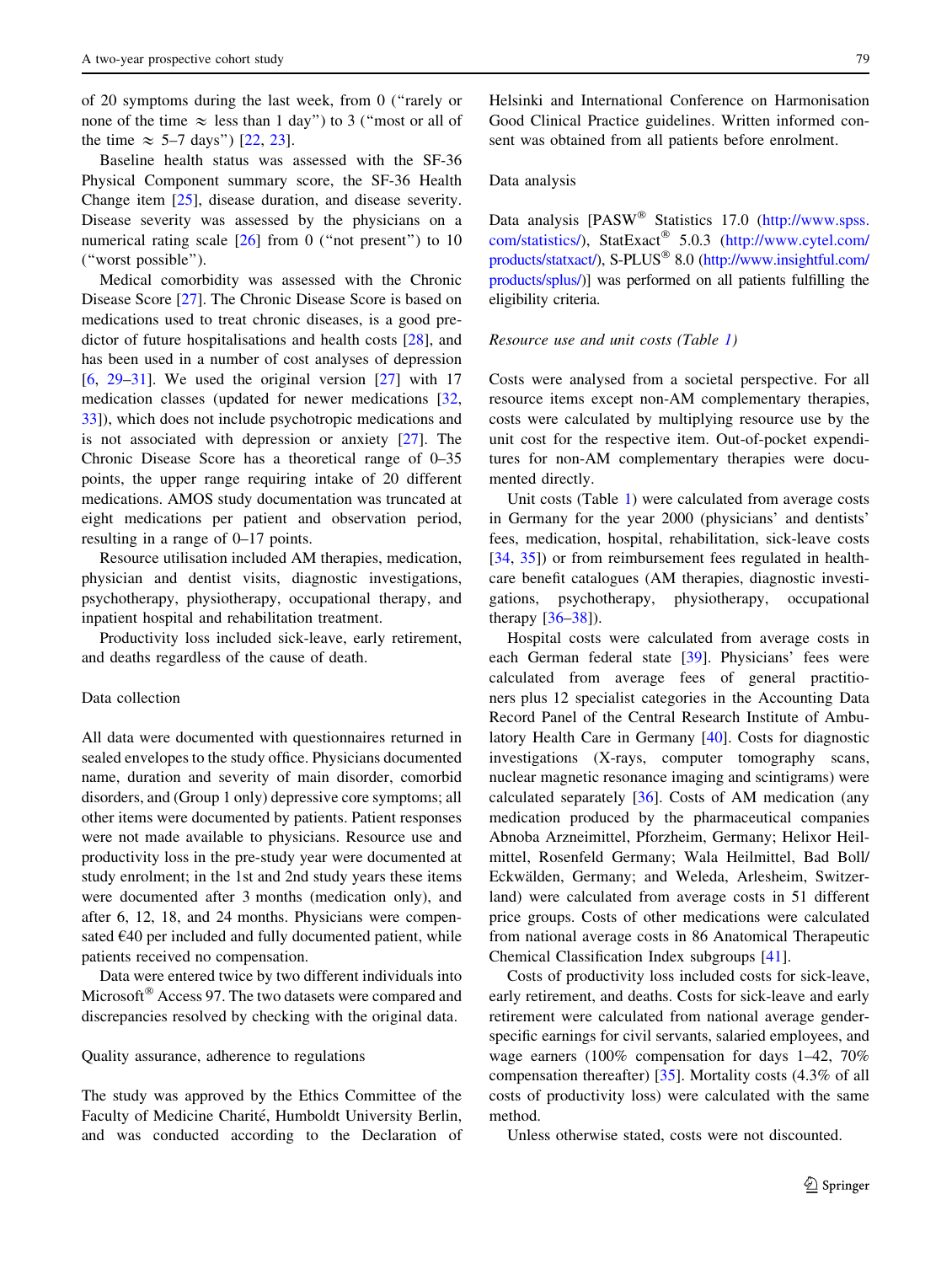Table 1 Cost calculation

| Health service category                       | Measurement unit                     | Categories/subgroups analysed<br>separately                                                                                           | Unit cost<br>(range) in Euros | Source                           |
|-----------------------------------------------|--------------------------------------|---------------------------------------------------------------------------------------------------------------------------------------|-------------------------------|----------------------------------|
| Anthroposophic therapies                      | Therapy session                      | Eurythmy, art, rhythmical<br>massage                                                                                                  | 19.9-32.2                     | Health insurance<br>company data |
| Anthroposophic medication                     | Daily dose                           | Price groups (51)                                                                                                                     | $0.1 - 5.2$                   | Manufacturer's<br>price lists    |
| Non-anthroposophic<br>complementary therapies | Euro (out-of-pocket<br>expenditures) |                                                                                                                                       | Not applicable                |                                  |
| Physician visit                               | Visit                                | Specialist categories (12)                                                                                                            | $12.3 - 28.6$                 | $[40]$                           |
| Dentist visit                                 | Visit                                | (excluding dental prosthesis)                                                                                                         | 62.4                          | $\left[34\right]$                |
| Psychotherapy                                 | Therapy session                      |                                                                                                                                       | 56.1                          | $\lceil 36 \rceil$               |
| Diagnostic investigation                      | Investigation                        | X-rays, computer tomography<br>scans, nuclear magnetic<br>resonance imaging,<br>scintigrams                                           | 17.4-200.3                    | $[36]$                           |
| Non-anthroposophic<br>medication              | Daily dose                           | Anatomical Therapeutic<br>Chemical Classification<br>Index groups $(86)$                                                              | $0.1 - 37.1$                  | [41]                             |
| Physiotherapy                                 | Therapy session                      | Remedial gymnastics, exercise<br>therapy, massage, fango<br>packs, aerothermotherapy,<br>other                                        | $5.7 - 13.7$                  | $[37]$                           |
| Occupational therapy                          | Therapy session                      |                                                                                                                                       | 24.9                          | $[38]$                           |
| Inpatient hospitalisation                     | Day                                  | German Federal states (16)                                                                                                            | 271.0-411.0                   | [39]                             |
| Inpatient rehabilitation                      | Day                                  |                                                                                                                                       | 58.0                          | Health insurance<br>company data |
| Sick-leave, early<br>retirement, mortality    | Day                                  | Days $1-42$ vs days $> 42$ /self-<br>employed, civil servants,<br>salaried employees, wage<br>earners, unemployed/males<br>vs females | $41.5 - 113.1$                | [35]                             |

## Analysis of missing data

Missing data for resource items and for expenditures for non-AM complementary therapies consisted of: (1) missing data for items in available questionnaires (0.5% of items), and (2) missing follow-up questionnaires (14.7% of administered questionnaires). Missing data for (1) were replaced by the group mean value for the respective item and follow-up period. Missing data for (2) were replaced with the last value carried forward—the last value referring to the preceding 6-month documentation period (missing values for the 0–6-month follow-up period were replaced with 50% of the corresponding value in the pre-study year). In an alternative analysis, missing data for (2) were replaced using multiple imputations [\[42](#page-16-0)]; results differed little from the main analysis, with maximum differences in unadjusted total costs of 5, 5, and 7% in Groups 1, 2, and 3, respectively.

<span id="page-3-0"></span>Missing data also occurred for two variables used in the adjusted costs analyses: missing values for baseline disease severity (physician documentation:  $n = 6$  values missing in 487 patients) were replaced by the respective values for a corresponding outcome documented by patients (Symptom Score [\[17](#page-15-0)]). Missing values for baseline SF-36 scores ( $n = 6$  values missing out of 3,896 values) were replaced by the mean value in the respective patient group (1, 2 or 3).

#### Unadjusted analyses

For total costs, bootstrap means with bias-corrected and accelerated (BCa) bootstrap 95% confidence intervals (95% CI) were calculated, using 2,000 replications per analysis [\[43](#page-16-0)]. For all other unadjusted analyses, two independent samples were compared with Mann–Whitney-U-Test and Fisher's Exact Test for continuous and dichotomous data, respectively; three independent samples were compared with the Kruskal–Wallis test and the Cochran– Armitage trend test. Median differences with 95% CI were estimated according to Hodges and Lehmann [\[44](#page-16-0)]. All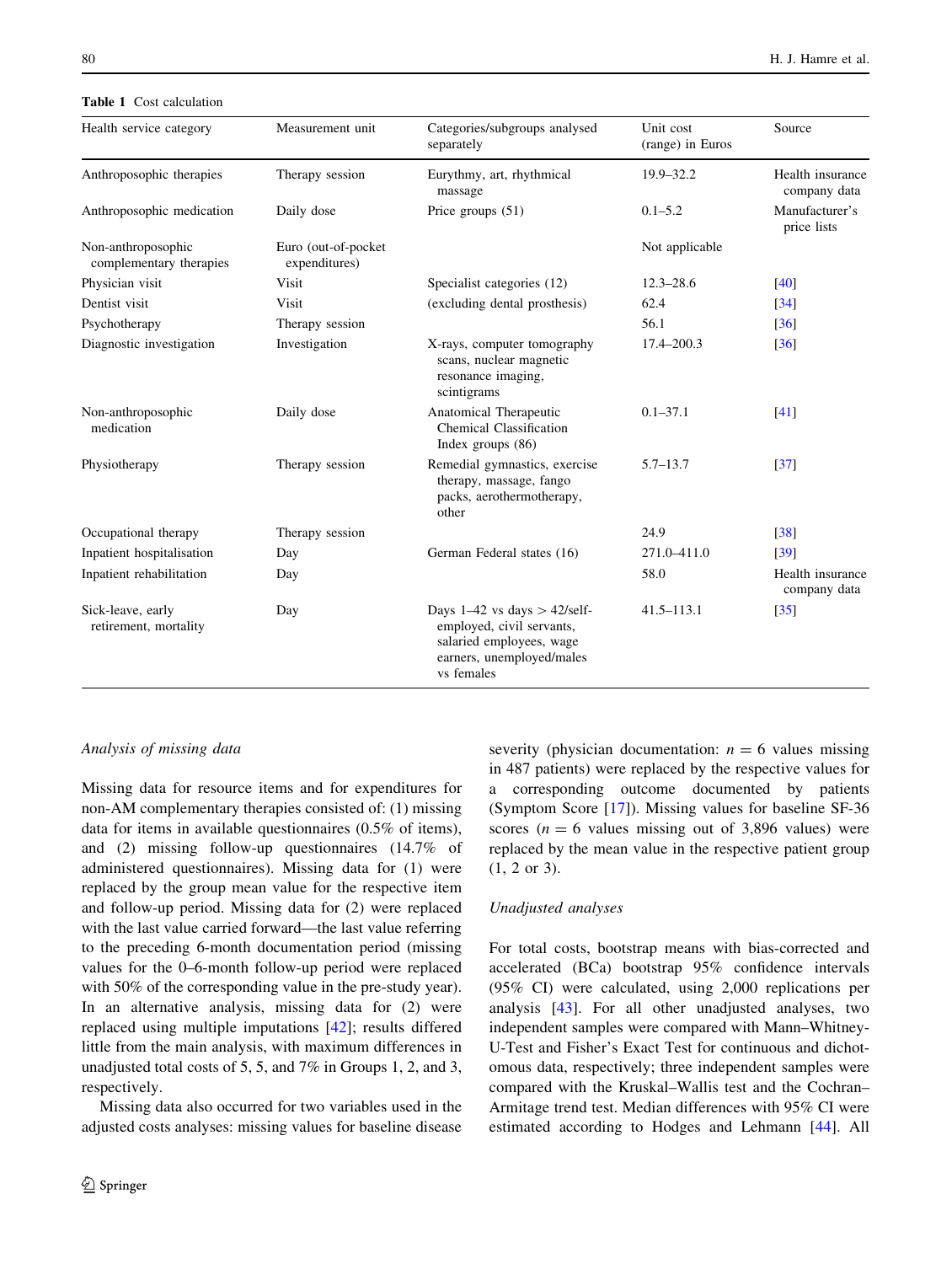unadjusted analyses were considered explorative, with significance criteria  $P < 0.05$  and 95% CI not including 0.

#### Adjusted analyses

Total costs in the three groups and 3 years were adjusted for socio-demographic characteristics, comorbidity, and baseline health status. Since the three groups were defined by their depression status, we did not adjust for depressive symptoms (baseline CES-D) and included only those independent variables that showed low or minimal correlation to baseline CES-D, defined as Spearman-Rho $< 0.3$ . The following 11 variables were included in the main analysis: patient group (1, 2 or 3), age, gender, education, engagement in economic activity, living in the former German Democratic Republic, disease duration, Chronic Disease Score, baseline disease severity, baseline SF-36 Physical Component, and baseline SF-36 Health Change.

In an alternative analysis, stricter criteria for inclusion of independent variables were used, with a correlation to baseline CES-D  $\langle 0.2 \rangle$  instead of  $\langle 0.3 \rangle$ . This lead to exclusion of 1 of the 11 variables (SF-36 Health change) from the models, although the overall results were very similar.

In another alternative analysis, the impact of a 12th variable, household income, was explored. This variable was available for only 84% of patients, was not a significant predictor in any models, and was not included in the main analysis.

The following adjustment models were used:

- In a preliminary analysis, general linear models with repeated measures were used, with the natural logarithm of total costs as dependent variable and study year as within-subject variable. Results were similar to results of the other adjusted analyses but are of lesser utility due to the use of the logarithm of costs [\[45](#page-16-0)]. Results are therefore not shown.
- For the main analysis, generalised linear modelling was used to build three models with total costs in the prestudy year, 1st, and 2nd years, respectively, as dependent variable [\[46–48](#page-16-0)]. Since costs were highly skewed, a gamma distribution with a log link was used. The influence of the 11 independent variables on the costs was analysed in a main effects model, using a robust covariance matrix, estimation of scale parameters by the maximum likelihood method, testing for model effects and between-group differences with Wald chisquare statistics, and estimation of marginal means with Wald type 95% CI. (An alternative model included the interaction of age and gender, which was a significant predictor in the pre-study year only. Results were otherwise changed only minimally, and this interaction was not used in the main analysis). Multiple

comparisons between Groups 1, 2 and 3 were corrected with the sequential Bonferroni method. For all 11 variables in the models the variance inflation factors were  $\langle 1.2$ , suggesting that multicollinearity was not a problem. The model for the 1st year showed a good fit with a ratio deviance/df of 1.024, while the models for the pre-study year and 2nd year showed signs of some overdispersion with ratios deviance/df of 1.387 and 1.685, respectively. Scatter plots of standardised deviance residuals, Pearson residuals, and Likelihood residuals vs predicted mean revealed 2–4 outliers for each model. According to Cook's distance and leverage values, 0–2 of these outliers were potentially influential for each model, respectively. Data inspection showed no evidence of documentation errors of the cost values for the identified outliers. Moreover, the exclusion of outliers from the models led to only minimal changes (with the exception of one change in the 1st year; see [Results](#page-5-0) section). Hence all outliers were retained in the main analysis.

• A supplementary fourth model was built using generalised estimating equations with average total costs across the 3 years as dependent variable, study year as withinsubject variable, and model specifications analogous to the three generalised linear models described above.

# Sensitivity analyses

Two sensitivity analyses were performed, for the following reasons:

- 1. A previous sensitivity analysis of cost units in the AMOS study [[17](#page-15-0)] had identified one item for which uncertainty in the assumptions could have a relevant impact on costs: inpatient hospital treatment. Hospital costs will vary according to hospital specialisation, which was not documented in the study; therefore average costs across hospital specialties were used. Costs in German psychiatric and neurological hospitals are lower (average  $E203$  per day) than in general hospitals  $(6309)$ . Accordingly, hospital costs in depressed patients (Groups 1 and 2) were analysed under the extreme assumption that 100% of hospital days were spent in psychiatric or neurological hospitals (instead of 7%—the German average) [\[35](#page-16-0), [49\]](#page-16-0).
- 2. The inclusion criteria for Group 1 required fulfilment of all depression criteria, which can be considered a narrow definition, as AM physicians may treat patients for depressive symptoms regardless of diagnostic criteria. Accordingly, total costs were analysed using less restrictive criteria for Group 1, including all patients aged 17–70 years starting therapy for depressive symptoms.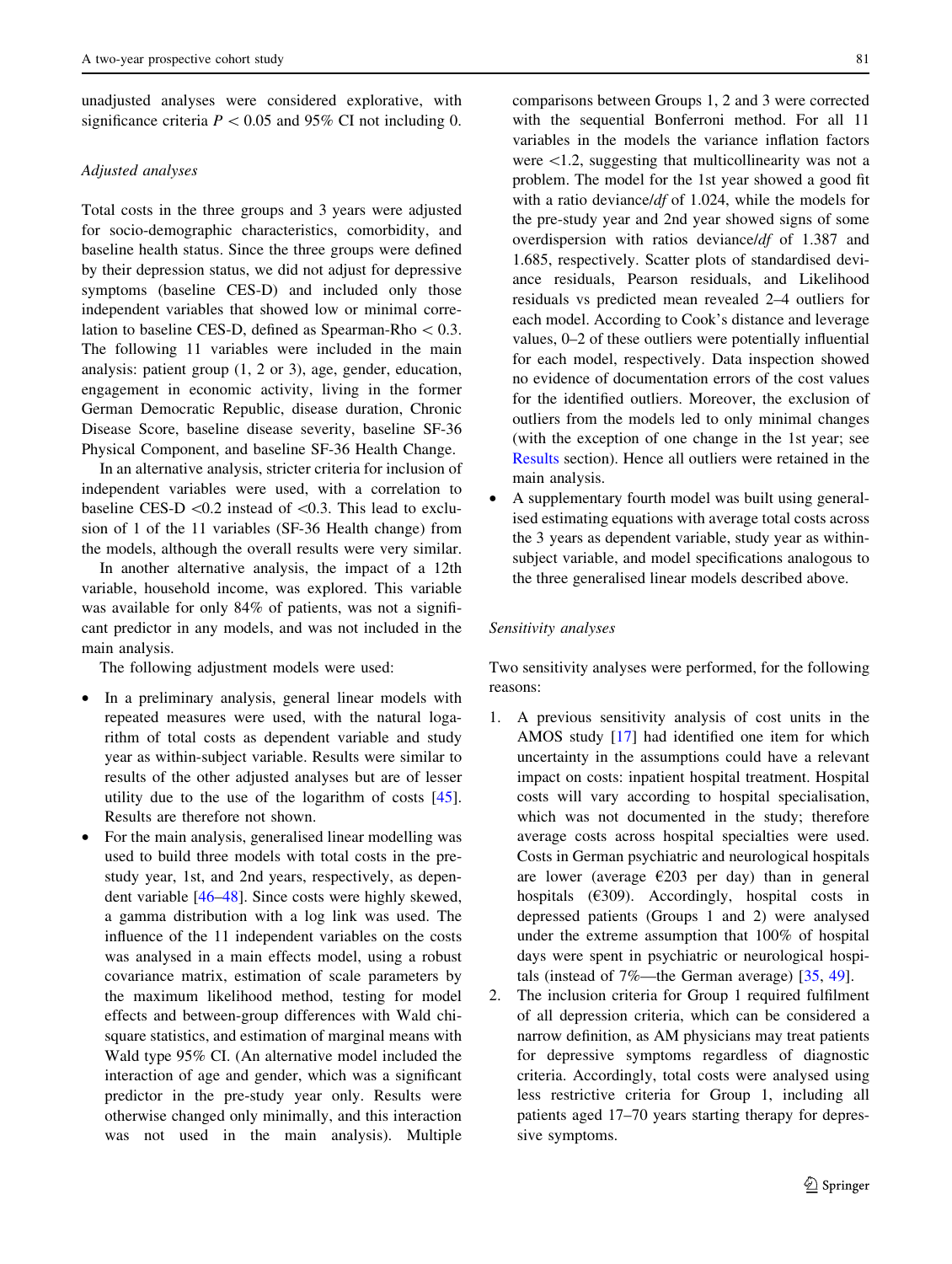## **Results**

## Participating physicians

A total of 104 AM-certified physicians enrolled patients into the study; these physicians did not differ significantly from AM-certified physicians in Germany not enrolling patients ( $n = 258$ ) regarding age (mean  $\pm$  SD: 45.9  $\pm$  7.0 vs 48.3  $\pm$  8.1 years), gender (54.8 vs 65.1% males), number of years in practice (18.0  $\pm$  7.4 vs 20.2  $\pm$  9.2 years) or the proportion of physicians working in primary care (86.5 vs 84.4%).

## Patient recruitment and follow-up

From 1 January 1999 to 31 March 2001, a total of 783 patients aged 17–70 years starting AM therapy were screened for inclusion. Of these, 487 patients were included in the present analysis (Fig. [1](#page-5-0)). Of the 296 patients who were not included, 206 were potentially

eligible. These potentially eligible patients did not differ from included patients in terms of gender, disease duration or baseline disease severity. The potentially eligible patients not included were an average of 6.3 years (95% CI 3.5–9.2 years) younger than included patients  $(P<0.001)$ .

A total of  $81.9\%$  ( $n = 399/487$ ) of patients were enrolled by general practitioners, 6.8% by internists, 5.7% by gynaecologists, 3.1% by psychiatrists, and 2.5% by other specialists. The physicians' settings were primary care practices (87.5% of patients,  $n = 426/487$ ), referral practices (8.4%), and outpatient clinics (4.1%).

The last patient follow-up ensued on 30 April 2003. A total of 97.5% ( $n = 475/487$ ) of patients returned at least one follow-up questionnaire; return rates were 93.2, 91.4, 86.2, 80.1, and 75.4% after 3, 6, 12, 18, and 24 months, respectively. The 487 patients were administered a total of 2,435 follow-up questionnaires, of which 2,076 (85.3%) questionnaires were returned. Return rates did not differ significantly between Groups 1, 2, and 3 at any follow-up



<span id="page-5-0"></span>Fig. 1 Patient recruitment. CES-D Center for Epidemiological Studies Depression Scale, German version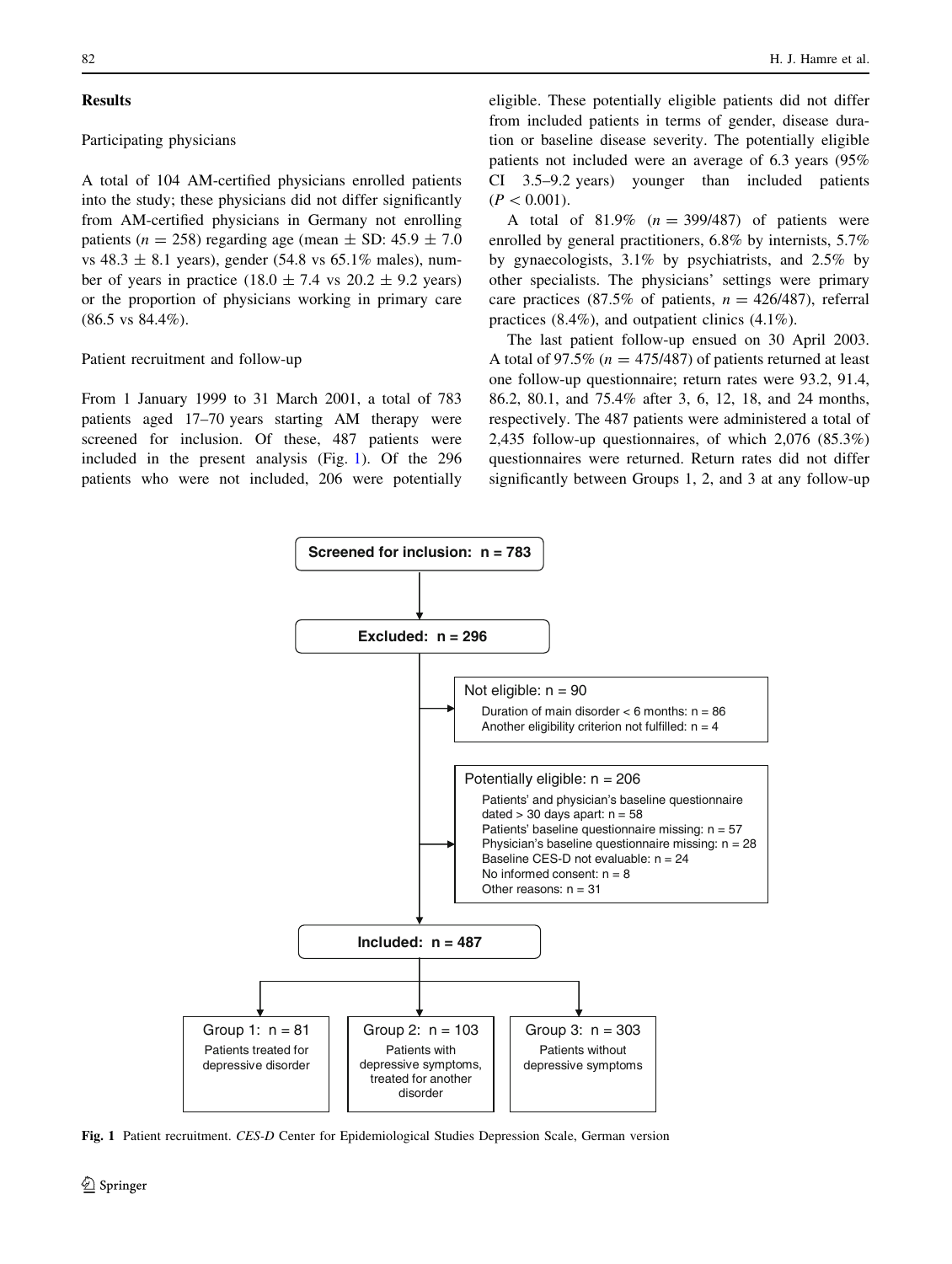point. Respondents and non-respondents of the 24-month follow-up questionnaire did not differ significantly regarding age, gender, disease duration, baseline CES-D or total health costs in the pre-study year.

## Baseline characteristics

Patients were recruited from 15 of 16 German federal states. The three groups did not differ significantly regarding demographics, disease duration or comorbidity. The groups differed regarding disease severity, SF-36 Physical Component, SF-36 Health Change, and, by nature of the inclusion criteria, by the main diagnosis and baseline CES-D (Table [2\)](#page-7-0).

In Group 1, the duration of the depressive disorder was 6–11 months in 9% ( $n = 7/81$ ) of patients, 12–23 months in 9%, and  $>2$  years in 83%. Of the patients in Group 1, 23% ( $n = 19/81$ ) had a history of inpatient psychiatric treatment.

#### Change in depressive symptoms

From baseline to 24-month follow-up, CES-D improved by median 15.9 points (95% CI 12.5–19.0,  $P < 0.001$ ) in Group 1, by 12.8 points (95% CI 9.5–16.0,  $P < 0.001$ ) in Group 2, and by 3.0 points (95% CI 2.0–4.0,  $P < 0.001$ ) in Group 3.

## Resource use and productivity loss

Psychotherapy use and the number of visits to physicians and dentists differed significantly between the three groups at all time periods, with lower use in Group 3. Three items differed significantly between the three groups in one time period each (see Table [3](#page-8-0)), while the remaining items did not differ between the groups in any period.

In all three groups, AM therapies and AM medication use increased significantly in the 1st year compared to the pre-study year ( $P < 0.001$  for all comparisons); AM therapies also increased in the 2nd year in all three groups. These increases are a consequence of the study inclusion criterion of patients starting AM treatment. Compared to the pre-study year, the number of inpatient hospital days decreased significantly in the 1st year in Group 3  $(P = 0.007)$  and in the 2nd year in Group 1 ( $P = 0.024$ ), the number of inpatient rehabilitation days was decreased in the 1st ( $P = 0.016$ ) and 2nd years ( $P = 0.003$ ) in Group 1, the number of diagnostic investigations was reduced in the 1st year in Group 2 ( $P = 0.002$ ), and the number of patients with early retirement was increased in the 2nd year in Group 3 ( $P = 0.008$ ). No other significant pre-post changes occurred in any group or time period.

#### Costs

### Unadjusted analyses

Unadjusted total costs and costs for all analysed items are presented in Table [4](#page-9-0). In the pre-study year, costs in Group 1 (bootstrap mean  $6,739$ ) were 41% higher than in Group 2 ( $\epsilon$ 4,763) and 88% higher than in group 3 ( $\epsilon$ 3,588). In each group (1, 2, and 3), total costs in the pre-study year were compared to total costs in the 1st and 2nd years, respectively. One significant change was observed: In the 2nd year, costs were reduced significantly from the prestudy year in Group 1 (bootstrap mean difference  $E1,808$ ; 95% CI  $\epsilon$ 1,110– $\epsilon$ 4,858). No other significant pre-post changes were observed in any group or period. The cost reduction in the second year in Group 1 could be attributed largely to a reduction in inpatient hospitalisation (from  $\epsilon$ 3,006 to  $\epsilon$ 1,015) and long-term sick-leave (from €1,038 to €442).

Among the cost items analysed, hospital costs and sickleave costs were the largest contributors to total costs in all groups and periods, together amounting to an average of 51% of total costs across the 3 years. Hospital costs amounted to an average of 26% of total costs (range: 14% of costs in Group 2 in the 1st study year to 45% of costs in Group 1 in the pre-study year) and sick-leave costs amounted to an average of 25% (range: 22% of costs in Groups 1 and 3 in the 1st year to 33% of costs in Group 2 in the pre-study year). Costs for conventional outpatient treatment (physician and dentist visits, psychotherapy, medication, physiotherapy, occupational therapy) amounted to 25% of all costs, while costs for complementary treatment amounted to 11% (AM therapies: 7%, non-AM complementary therapies: 4%).

Cost distribution was highly skewed in all groups and periods; in Group 1, the four most ''expensive'' patients in each period (5% of 81 patients) caused 34, 41, and 32% of costs in the pre-study year, 1st, and 2nd years, respectively.

In depressed patients (Groups  $1 + 2$ ), the correlation between baseline CES-D and total costs in the pre-study year and 1st year, respectively, was calculated. Correlations were low (Spearman-Rho 0.11 or lower) and not significant ( $P = 0.151$  or higher).

#### Adjusted analyses

The 11 independent variables were analysed in four separate models for the pre-study year, 1st year, 2nd year, and across all 3 years, respectively (Table [5\)](#page-10-0). Two variables (disease severity, SF-36 Physical Component) were significant predictors for costs in all four models—higher costs being predicted by higher disease severity and by lower scores on the SF-36 Physical Component. One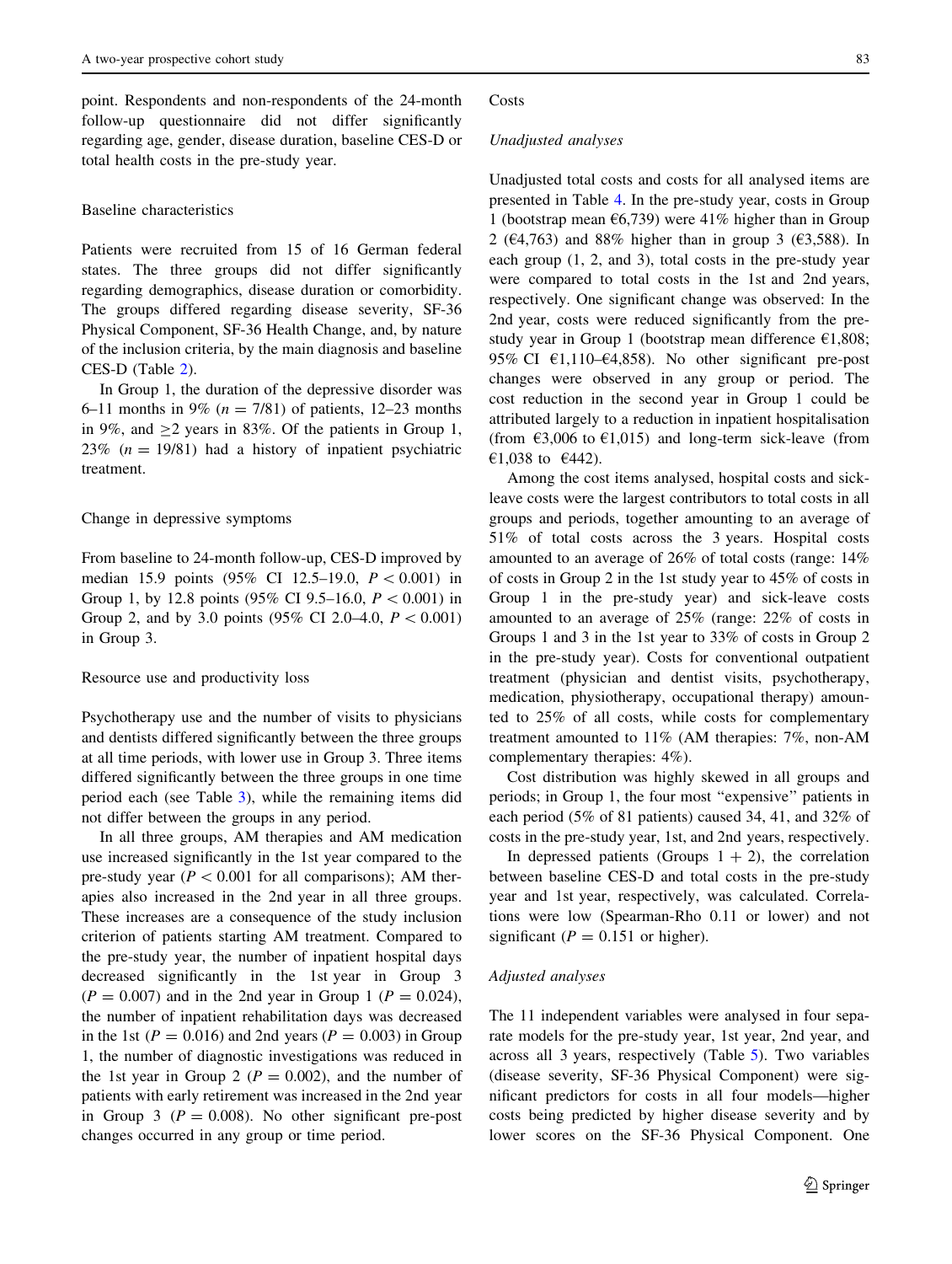# Table 2 Baseline characteristics

| Item                                                                                                                            |                  | Group 1 $(n = 81)$ | Group 2 ( $n = 103$ ) |              | Group 3 ( $n = 303$ ) |              | $P$ -value  |
|---------------------------------------------------------------------------------------------------------------------------------|------------------|--------------------|-----------------------|--------------|-----------------------|--------------|-------------|
| Recruited in primary care $(n, \%)$                                                                                             | 73               | 90%                | 90                    | 87%          | 263                   | 87%          | 0.490       |
| Female gender $(n, \%)$                                                                                                         | 71               | $88\%$             | 83                    | $81\%$       | 239                   | 79%          | 0.093       |
| Age, years (mean $\pm$ SD)                                                                                                      | 43.1             | $\pm$ 9.4          | 42.2                  | $\pm 10.9$   | 43.9                  | ±11.5        | 0.471       |
| Education [27] $(n, %)$                                                                                                         |                  |                    |                       |              |                       |              | 0.679       |
| Low $(level 1)$                                                                                                                 | 5                | $7\%$              | 13                    | 16%          | 42                    | 18%          |             |
| Intermediate (level 2)                                                                                                          | 45               | 63%                | 45                    | 54%          | 105                   | 44%          |             |
| High (level 3)                                                                                                                  | 21               | 30%                | 25                    | 30%          | 92                    | 38%          |             |
| Living in former German Democratic<br>Republic                                                                                  | 17/81            | 21%                | 12/103                | 12%          | 53/303                | 18%          | 0.827       |
| Engagement in economic activity                                                                                                 | 46               | 57%                | 56                    | 54%          | 161                   | 53%          | 0.560       |
| Net family income $< 900 \text{ }\epsilon$ per month $(n,$<br>$\%$                                                              | 11/65            | 17%                | 12/89                 | 13%          | 36/255                | 14%          | 0.653       |
| Main disorder (International Statistical<br>Classification of Diseases and Related<br>Health Problems, 10th Revision: $n, \%$ ) |                  |                    |                       |              |                       |              | $< 0.001^a$ |
| C00-D48 Neoplasms                                                                                                               | $\boldsymbol{0}$ | $0\%$              | 7                     | 7%           | 18                    | 6%           |             |
| E00-E90 Endocrine, nutritional and<br>metabolic diseases                                                                        | $\mathbf{0}$     | $0\%$              | 5                     | 5%           | 10                    | $3\%$        |             |
| F00-F99 Mental and behavioural<br>disorders                                                                                     | 81               | 100%               | 11                    | 11%          | 66                    | 22%          |             |
| G00-G99 Diseases of the nervous<br>system                                                                                       | $\mathbf{0}$     | $0\%$              | 13                    | 13%          | 23                    | $8\%$        |             |
| J00-J99 Diseases of the respiratory<br>system                                                                                   | $\mathbf{0}$     | $0\%$              | 4                     | 4%           | 25                    | $8\%$        |             |
| K00-K93 Diseases of the digestive<br>system                                                                                     | $\boldsymbol{0}$ | $0\%$              | 6                     | 6%           | 12                    | 4%           |             |
| L00-L99 Diseases of the skin and<br>subcutaneous tissue                                                                         | $\boldsymbol{0}$ | $0\%$              | 6                     | 6%           | 14                    | 5%           |             |
| M00-M99 Diseases of the<br>musculoskeletal system and connective<br>tissue                                                      | $\boldsymbol{0}$ | $0\%$              | 29                    | 28%          | 80                    | 26%          |             |
| N00-N99 Diseases of the genitourinary<br>system                                                                                 | $\boldsymbol{0}$ | $0\%$              | 5                     | 5%           | 21                    | 7%           |             |
| Other diagnosis chapters $(<3\%$ in all<br>groups, respectively)                                                                | $\mathbf{0}$     | $0\%$              | 18                    | 17%          | 34                    | 11%          |             |
| Main or comorbid disorder                                                                                                       |                  |                    |                       |              |                       |              |             |
| F30-F39 Affective disorders                                                                                                     | $81\,$           | $100\%$            | 26                    | $25\%$       | 61                    | $20\%$       | < 0.001     |
| F00-F99 Mental and behavioural<br>disorders                                                                                     | 81               | 100%               | 47                    | $46\%$       | 111                   | 37%          | < 0.001     |
| Disease duration, years (median,<br>interquartile range)                                                                        | 5.0              | $2.3 - 10.0$       | 6.0                   | $2.0 - 19.0$ | 5.0                   | $1.5 - 10.0$ | 0.134       |
| Disease severity (0–10, mean $\pm$ SD)                                                                                          | 6.9              | $\pm 1.4$          | 6.8                   | $\pm 1.7$    | 6.3                   | $\pm 1.8$    | 0.003       |
| Chronic Disease Score (0-17,<br>mean $\pm$ SD)                                                                                  | 0.51             | $\pm 0.90$         | 0.66                  | $\pm 1.49$   | 0.60                  | $\pm 1.33$   | 0.517       |
| Center for Epidemiological Studies<br>Depression Scale, German version<br>$(0-60, \text{mean} \pm SD)$                          | 34.4             | $\pm 8.0$          | 31.4                  | $\pm 6.6$    | 13.7                  | ±5.9         | < 0.001     |
| SF-36 Physical Component summary<br>$(\text{mean} \pm \text{SD})$                                                               | 44.6             | $\pm$ 9.7          | 40.9                  | $\pm 10.8$   | 43.6                  | $\pm 10.8$   | 0.026       |
| SF-36 Health Change (1: "much better<br>now than one year ago"; 5: "much<br>worse now than one year ago")                       | 3.44             | $\pm 1.04$         | 3.53                  | $\pm 1.04$   | 2.97                  | $\pm 1.06$   | < 0.001     |

<span id="page-7-0"></span><sup>a</sup> Fisher–Freeman–Halton Test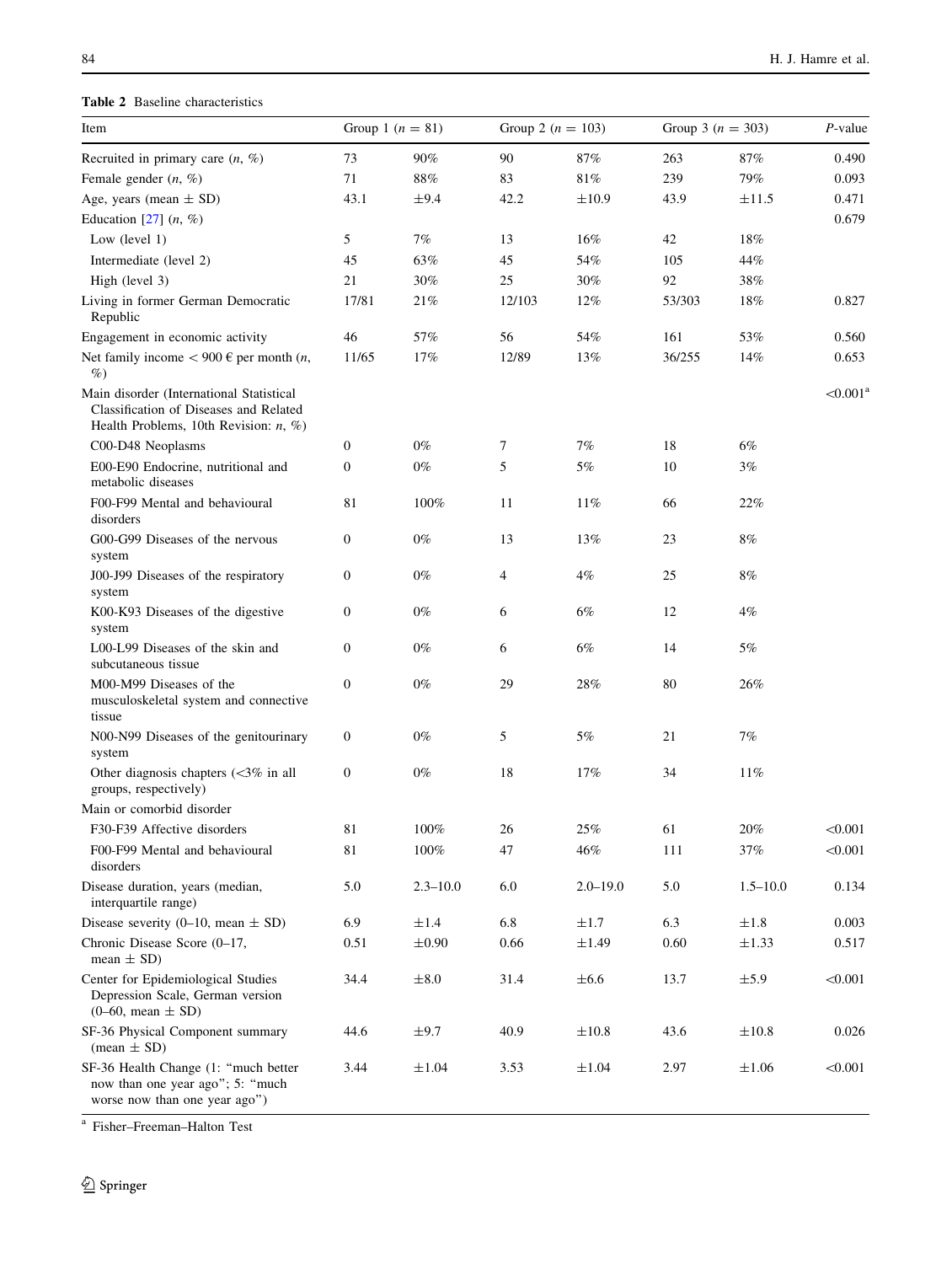<span id="page-8-0"></span>

| Table 3 Health resource use and productivity loss. Values |                              |                                                 | are mean $\pm$ standard deviation |         |                 |                                                 |                 |            |                 |                    |                 |         |
|-----------------------------------------------------------|------------------------------|-------------------------------------------------|-----------------------------------|---------|-----------------|-------------------------------------------------|-----------------|------------|-----------------|--------------------|-----------------|---------|
| Item                                                      | Pre-study year               |                                                 |                                   |         | $0-12$ Months   |                                                 |                 |            | 12-24 Months    |                    |                 |         |
|                                                           | Group 1                      | Group <sub>2</sub>                              | Group 3                           | P-value | Group 1         | Group <sub>2</sub>                              | Group 3         | $p$ -Value | Group 1         | Group <sub>2</sub> | Group 3         | P-value |
| Anthroposophic therapy sessions                           | $2.7 \pm 8.1$                | $0.6 \pm 2.1$                                   | $1.3 \pm 4.7$                     | 0.338   |                 | $18.5 \pm 17.9$ $12.2 \pm 11.4$ $12.3 \pm 10.9$ |                 | 0.002      | $5.6 \pm 9.8$   | $4.7 \pm 8.5$      | $6.2 \pm 11.2$  | 0.818   |
| Anthroposophic medication, daily $0.4 \pm 0.7$<br>doses   |                              | $0.3 \pm 0.8$                                   | $0.4 \pm 0.8$                     | 0.137   | $0.8 \pm 0.9$   | $0.7 \pm 0.9$                                   | $0.8 \pm 0.9$   | 0.548      | $0.4 \pm 0.7$   | $0.4 \pm 0.7$      | $0.5 \pm 0.9$   | 0.106   |
| Other medication, daily doses                             | $1.0 \pm 1.2$                | $1.0 \pm 1.0$                                   | $0.7 \pm 1.0$                     | $0.001$ | $1.0\,\pm\,1.3$ | $1.0\,\pm\,1.1$                                 | $0.9 \pm 1.1$   | 0.394      | $0.9\pm1.4$     | $0.9 \pm 1.2$      | $0.9 \pm 1.4$   | 0.451   |
| Physician and dentist visits                              |                              | $24.9 \pm 21.4$ $24.5 \pm 28.7$ $17.2 \pm 16.2$ |                                   | 0.001   |                 | $24.7 \pm 18.0$ $23.3 \pm 20.6$ $18.5 \pm 15.6$ |                 | 0.001      | $22.7 \pm 20.6$ | $21.5 \pm 21.2$    | $19.3 \pm 53.0$ | 0.003   |
| Diagnostic investigations                                 | $1.2 \pm 1.6$                | $1.7 \pm 2.4$                                   | $1.1 \pm 1.6$                     | 0.254   | $0.9 \pm 1.4$   | $1.3 \pm 2.6$                                   | $1.1 \pm 2.2$   | 0.769      | $0.8\pm1.2$     | $1.3 \pm 2.1$      | $0.9 \pm 1.7$   | 0.052   |
| Psychotherapy sessions                                    | $7.0 \pm 11.7$               | $8.9 \pm 23.2$                                  | $2.1 + 9.0$                       | 0.001   | $11.5 \pm 23.8$ | $5.8 \pm 12.8$                                  | $2.7 \pm 8.6$   | $-0.001$   | $11.0 \pm 26.0$ | $5.5 \pm 13.3$     | $3.5 \pm 12.6$  | 0.001   |
| Physiotherapy and occupational<br>therapy sessions        | $7.7 \pm 12.8$               | $13.6 \pm 34.2$                                 | $9.4 \pm 17.8$                    | 0.626   | $6.9 \pm 14.8$  | $16.4 \pm 45.9$                                 | $8.9 \pm 16.9$  | 0.074      | $6.1 \pm 11.8$  | $18.2 \pm 47.0$    | $9.0 \pm 19.6$  | 0.035   |
| Hospital days                                             |                              | $10.4 \pm 30.7$ 3.3 $\pm$ 12.2                  | $4.0 \pm 13.3$                    | 0.233   | $7.9 \pm 38.5$  | $2.0 \pm 5.6$                                   | $2.3 \pm 10.1$  | 0.212      | $3.4 \pm 15.6$  | $2.6\pm11.8$       | $2.7 \pm 12.1$  | 0.864   |
| Rehabilitation days                                       | $4.5 \pm 12.0$ $2.9 \pm 9.5$ |                                                 | $1.9 \pm 8.6$                     | 0.075   | $1.2 \pm 5.4$   | $1.4 \pm 6.5$                                   | $1.9\pm7.7$     | 0.806      | $0.0\pm0.0$     | $1.2 \pm 6.0$      | $1.4 \pm 7.0$   | 0.139   |
| Sick-leave days <sup>a</sup> (all days)                   |                              | $44.2 \pm 85.8$ 37.0 $\pm$ 68.7                 | $22.3 \pm 54.3$                   | 0.442   | $30.6 \pm 58.3$ | $37.7 \pm 78.0$                                 | $20.0 \pm 55.0$ | 0.746      | $31.2 \pm 67.0$ | $27.3 \pm 74.1$    | $27.9 \pm 70.6$ | 0.286   |
| Sick-leave days <sup>a</sup> (day 1-42)                   |                              | $14.9 \pm 18.3$ $15.1 \pm 16.8$ $12.6 \pm 15.1$ |                                   | 0.535   | $13.5 \pm 18.0$ | $13.8 \pm 16.8$                                 | $10.3 \pm 14.1$ | 0.800      | $14.1 \pm 16.0$ | $10.4 \pm 15.3$    | $12.1 \pm 15.3$ | 0.306   |
| Sick-leave days <sup>a</sup> (day 43+)                    |                              | $29.2 \pm 73.5$ 21.9 $\pm$ 59.7                 | $9.8 \pm 46.4$                    | 0.043   | $17.2 \pm 45.6$ | $23.8 \pm 66.6$ 9.6 $\pm 47.0$                  |                 | 0.044      | $17.1 \pm 57.1$ | $16.9 \pm 64.5$    | $15.8 \pm 61.7$ | 0.925   |
| Early retirement $(n,$ cumulative)                        |                              |                                                 |                                   |         |                 |                                                 |                 |            |                 |                    |                 |         |
| Deaths (n, cumulative)                                    |                              |                                                 |                                   |         |                 |                                                 |                 |            |                 |                    |                 |         |
| <sup>a</sup> Economically active patients                 |                              |                                                 |                                   |         |                 |                                                 |                 |            |                 |                    |                 |         |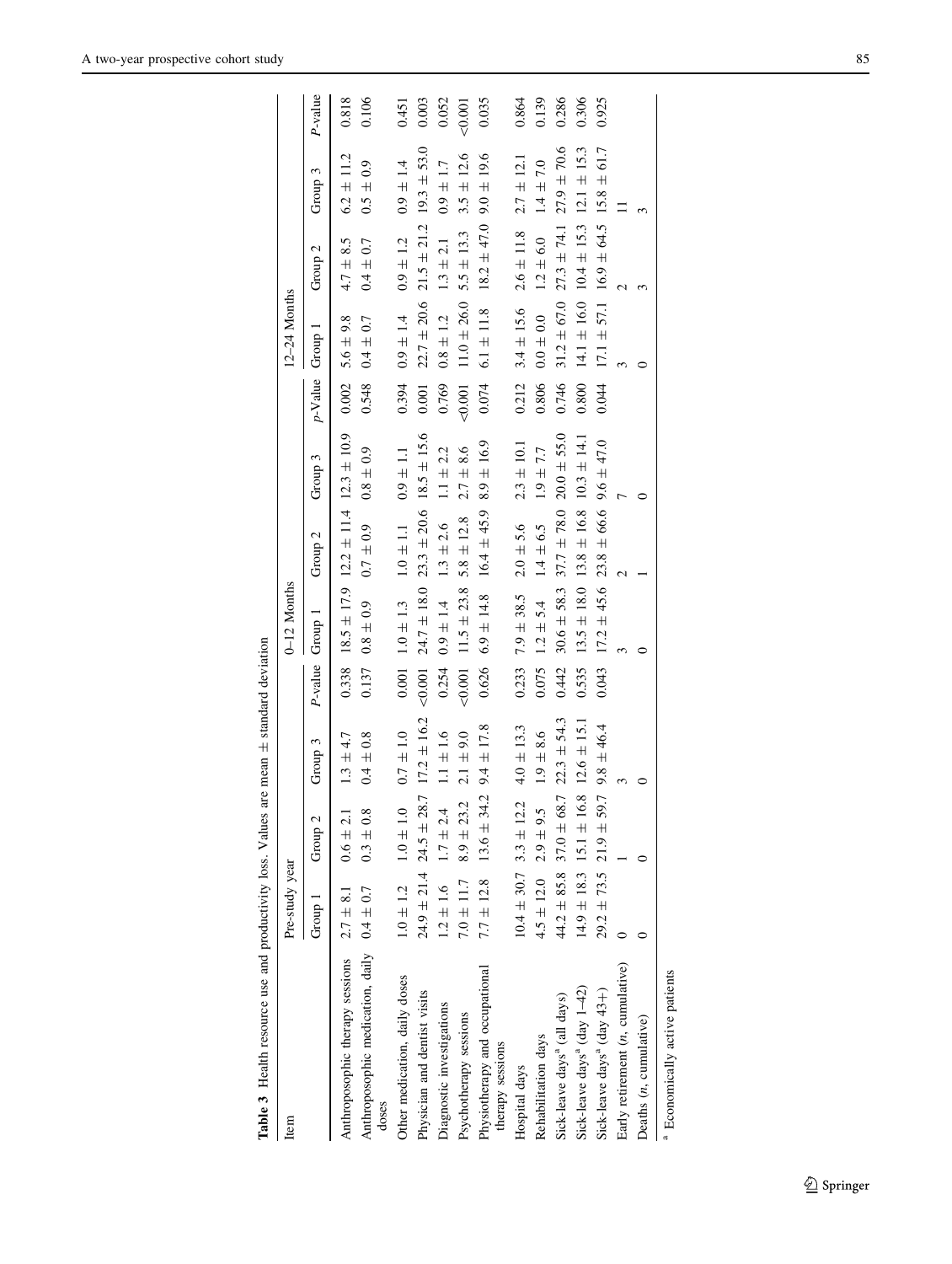| Item                                          | Pre-study year     |                    |                   | 0–12 Months        |                   |                   | 12-24 Months      |                   |                   |
|-----------------------------------------------|--------------------|--------------------|-------------------|--------------------|-------------------|-------------------|-------------------|-------------------|-------------------|
|                                               | Group 1            | Group <sub>2</sub> | Group 3           | Group 1            | Group 2           | Group 3           | Group 1           | Group 2           | Group 3           |
| Anthroposophic therapies                      | $84 \pm 254$       | $20 \pm 68$        | $41 \pm 150$      | $569 \pm 568$      | $382 + 356$       | $390 \pm 349$     | $170 \pm 297$     | $144 \pm 251$     | $195 \pm 348$     |
| Anthroposophic medication                     | $82 \pm 221$       | $49 \pm 121$       | $49 \pm 112$      | $101 \pm 209$      | $119 \pm 259$     | $92 \pm 205$      | $72 \pm 191$      | $57 \pm 122$      | $63 \pm 140$      |
| Total costs anthroposophic treatment          | $166 \pm 339$      | $69 \pm 134$       | $90 \pm 197$      | $670 \pm 641$      | 501 $\pm$ 450     | 481 ± 428         | $243 \pm 343$     | $201 \pm 303$     | $258 \pm 396$     |
| Complementary non-anthroposophic<br>treatment | $119 \pm 274$      | $249 \pm 413$      | $123 \pm 346$     | $177 \pm 301$      | $386 \pm 705$     | $190 \pm 389$     | $142 \pm 248$     | $272 + 509$       | $158 \pm 438$     |
| Physician services                            | $279 \pm 268$      | $319 \pm 288$      | $255 \pm 248$     | $265 \pm 211$      | $296 \pm 278$     | $256 \pm 245$     | $246 \pm 270$     | $280 \pm 274$     | $275 \pm 1,023$   |
| Psychotherapy                                 | $391 \pm 659$      | $499 \pm 1,303$    | $119 \pm 503$     | $645 \pm 1,338$    | $325 \pm 721$     | $152 \pm 482$     | $619 \pm 1,461$   | $311 + 747$       | $195 \pm 709$     |
| Dental treatment                              | $199 \pm 269$      | $187 \pm 306$      | $147 \pm 201$     | $208 \pm 374$      | $191 \pm 250$     | $145 \pm 161$     | $193 \pm 249$     | $169 \pm 224$     | $132 \pm 163$     |
| Physiotherapy, ergotherapy                    | $80 \pm 129$       | $143 + 322$        | $96 \pm 189$      | $73 \pm 150$       | $174 \pm 432$     | $93 \pm 179$      | $64 \pm 117$      | $192 \pm 471$     | $96 \pm 213$      |
| Non-anthroposophic medication                 | $319 \pm 412$      | $332 \pm 501$      | $247 \pm 1,028$   | $300 \pm 402$      | $333 \pm 549$     | $278 \pm 502$     | $272 + 446$       | $275 \pm 446$     | $306 \pm 846$     |
| Total outpatient healthcare costs             | $1,553 \pm 1,153$  | $1,799 \pm 1,917$  | $1,079 \pm 1,366$ | $2,338 \pm 1,924$  | $2,206 \pm 1,848$ | $1,595 \pm 1,110$ | $1,778 \pm 1,731$ | $1,700 \pm 1,595$ | $1,421 \pm 1,772$ |
| Inpatient hospital treatment                  | $3,006 \pm 8,948$  | $1,015 \pm 3,633$  | $1.232 \pm 4.117$ | $2,402 \pm 12,058$ | $642 \pm 1.756$   | $743 \pm 3,523$   | $1,015 \pm 4,616$ | $803 \pm 3,632$   | $886 \pm 4.148$   |
| Inpatient rehabilitation                      | $262 \pm 697$      | $168 \pm 551$      | $113 \pm 496$     | $70 \pm 313$       | $81 \pm 379$      | $108 + 447$       | $0 \pm 0$         | $72 + 348$        | $83 + 404$        |
| Total inpatient healthcare costs              | $3,268 \pm 9,056$  | $1,184 \pm 3,861$  | $1,344 \pm 4,173$ | $2,472 \pm 12,051$ | $723 \pm 1,773$   | $851 \pm 3,562$   | $1,015 \pm 4,616$ | $875 \pm 3,657$   | $969 \pm 4,177$   |
| Total direct costs                            | $4,821 \pm 9,275$  | $2,983 \pm 4,893$  | $2,423 \pm 4,675$ | $4,810 \pm 12,993$ | $2,930 \pm 2,617$ | $2,446 \pm 3,892$ | $2,793 \pm 4,926$ | $2,575 \pm 4,084$ | $2,390 \pm 4,990$ |
| Sick-leave compensation (Day 1-42)            | $888 \pm 1,328$    | $934 \pm 1,537$    | $617 \pm 1,090$   | $1,028 \pm 1,994$  | 846 ± 1,629       | $584 \pm 1,170$   | 998 ± 1,907       | $690 \pm 1,492$   | $698 \pm 1,429$   |
| Sick-leave compensation (Day 43+)             | $1,038 \pm 3,665$  | $654 \pm 2.355$    | $287 \pm 1.954$   | $477 \pm 1,969$    | $526 \pm 2.132$   | $214 \pm 1,404$   | $442 \pm 2.196$   | $371 \pm 2.023$   | $326 \pm 1,855$   |
| Early retirement                              | $0 \pm 0$          | $197 \pm 1,996$    | $268 \pm 2.724$   | $516 \pm 2,669$    | $270 \pm 2.128$   | $432 \pm 3,194$   | $689 \pm 3,565$   | $344 \pm 2,486$   | $727 \pm 4.124$   |
| Mortality                                     |                    |                    |                   | $0 \pm 0$          | $152 \pm 1.547$   | $0 \pm 0$         | $0 \pm 0$         | $369 \pm 2,918$   | $152 \pm 2,273$   |
| Total indirect costs                          | $0.54 \pm 0.05$    | $1,784 \pm 3,860$  | $1,172 \pm 3,685$ | $2,020 \pm 4,299$  | $1,795 \pm 4,221$ | $1,229 \pm 3,826$ | $2,129 \pm 4,959$ | $1,775 \pm 4,824$ | $1,904 \pm 5,356$ |
| Total costs (mean $\pm$ SD)                   | $6,747 \pm 11,531$ | $4,768 \pm 6,581$  | $3,595 \pm 6,828$ | $6,830 \pm 14,427$ | $4,725 \pm 5,551$ | $3,676 \pm 5,607$ | $4,922 \pm 7,884$ | $4,349 \pm 6,672$ | $4,294 \pm 7,910$ |
| Total costs (bootstrap mean,                  | 6,739              | 4,763              | 3,588             | 6,825              | 4,715             | 3,683             | 4,926             | 4,328             | 4,300             |
| 95% Confidence interval)                      | 5,898-9,971        | 4,395-6,388        | 3,344-4,419       | $6,026 - 11,872$   | $4,391 - 5,914$   | $3,485 - 4,391$   | 4,439-7,413       | $3,968 - 5,819$   | 3,993-5,345       |
|                                               |                    |                    |                   |                    |                   |                   |                   |                   |                   |

<span id="page-9-0"></span>Table 4 Unadjusted health costs (E). Values are mean ± standard deviation **Table 4** Unadjusted health costs ( $\epsilon$ ). Values are mean  $\pm$  standard deviation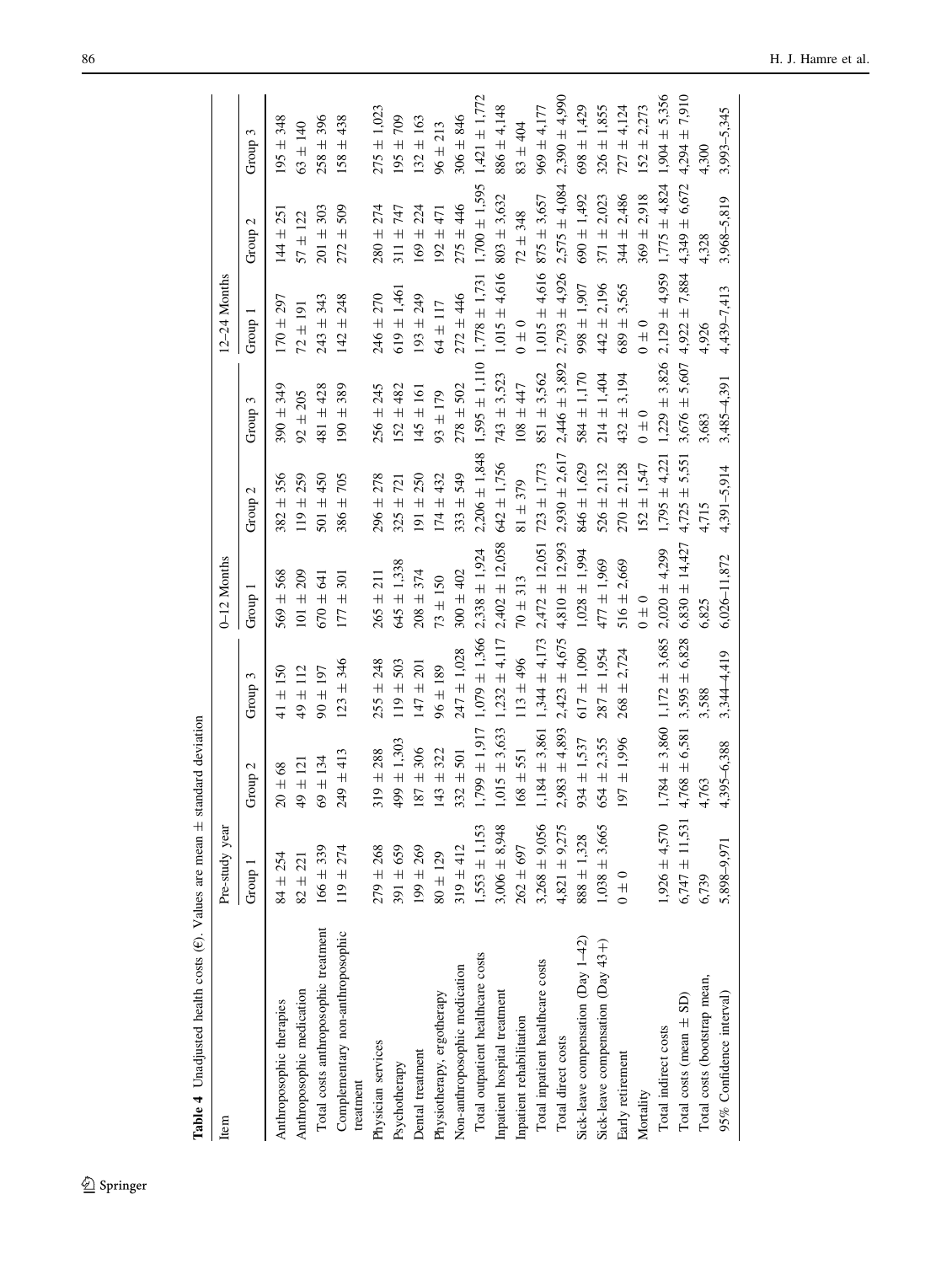Table 5 Adjusted analyses: model effects. GZLM

equations

Generalised linear models, GEE generalised estimating

| Year (analysis)<br>Independent variables        | $0$ (GZLM)<br>$P$ -value <sup>a</sup> | 1(GZLM)<br>$P$ -value | $2$ (GZLM)<br>$P$ -value | $0-1-2$ (GEE)<br>$P$ -value |
|-------------------------------------------------|---------------------------------------|-----------------------|--------------------------|-----------------------------|
| Intercept                                       | < 0.001                               | < 0.001               | < 0.001                  | < 0.001                     |
| Patient group $(1, 2 \text{ or } 3)$            | < 0.001                               | 0.019                 | 0.400                    | 0.004                       |
| SF-36 Physical Component<br>Summary at baseline | < 0.001                               | < 0.001               | < 0.001                  | < 0.001                     |

0.135 0.504 0.436 0.500

Disease severity at baseline  $0.031$   $0.016$   $< 0.001$   $< 0.001$ SF-36 Health Change at baseline 0.009 0.763 0.098 0.196 Chronic Disease Score 0.015 0.657 0.497 0.458 Gender 0.031 0.818 0.468 0.209 Engagement in economic activity  $0.043$  0.275 0.098 0.070

Disease duration 0.665 0.501 0.839 0.960 Age 0.842 0.946 0.888 0.866 Education 0.869 0.615 0.141 0.364

| <sup>a</sup> P-values are based on Wald |  |
|-----------------------------------------|--|
| chi-square statistics and indicate      |  |
| if the variable is a significant        |  |
| predictor in the model                  |  |

|  |                                           |  |  |  |  |  | <b>Table 6</b> Adjusted analyses: estimated marginal means for total costs $(\epsilon)$ . <i>P</i> -values are based on Wald chi-square statistics and indicate if |  |  |
|--|-------------------------------------------|--|--|--|--|--|--------------------------------------------------------------------------------------------------------------------------------------------------------------------|--|--|
|  | between-group differences are significant |  |  |  |  |  |                                                                                                                                                                    |  |  |

| Year (analysis)              | $0$ (GZLM)          |                        | 1(GZLM)       |                        |               | $2$ (GZLM)             |               | $0-1-2$ (GEE)          |
|------------------------------|---------------------|------------------------|---------------|------------------------|---------------|------------------------|---------------|------------------------|
| Group                        | Mean                | $95\%$ CI <sup>a</sup> | Mean          | $95\%$ CI <sup>a</sup> | Mean          | $95\%$ CI <sup>a</sup> | Mean          | $95\%$ CI <sup>a</sup> |
| Group 1                      | 7,129               | 4,770 to 9,489         | 6,029         | 3,689 to 8,369         | 4,929         | 3,156 to 6,702         | 6,069         | 4,301 to 7,837         |
| Group 2                      | 4,371               | 3,180 to 5,563         | 3,522         | 2,748 to 4,296         | 3,792         | 2,621 to 4,963         | 3,880         | 3,145 to 4,614         |
| Group 3                      | 3,532               | 2,812 to 4,251         | 3,353         | 2,782 to 3,924         | 4,031         | 3,136 to 4,927         | 3,691         | 3,081 to 4,301         |
| Group 1 vs $2$ vs $3$        | $P = 0.008$         |                        | $P = 0.083$   |                        | $P = 0.460$   |                        | $P = 0.026$   |                        |
| Groups $2 + 3$               | 3,734               | 3,052 to 4,417         | 3,391         | 2,873 to 3,908         | 3.986         | 3,165 to 4,808         | 3.748         | 3,222 to 4,275         |
| Group 1 minus Group 2        | 2,758               | 67 to 5,449            | 2,507         | $-220$ to 5,234        | 1,137         | $-1,082$ to 3,356      | 2,190         | 199 to 4,181           |
|                              | $P = 0.043^b$       |                        | $P = 0.079^b$ |                        | $P = 0.659^b$ |                        | $P = 0.027^b$ |                        |
| Group 1 minus Group 3        | 3,597               | 775 to 6,490           | 2.676         | $-200$ to 5.552        | 897           | $-1,132$ to 2,927      | 2.378         | 266 to 4,490           |
|                              | $P = 0.007^{\rm b}$ |                        | $P = 0.078^b$ |                        | $P = 0.659^b$ |                        | $P = 0.021^b$ |                        |
| Group 1 minus Groups $2 + 3$ | 3,350               | 1,112 to 5,588         | 2,619         | 298 to 4,939           | 964           | $-650$ to 2,578        | 2,338         | 648 to 4,027           |
|                              | $P = 0.003$         |                        | $P = 0.027$   |                        | $P = 0.242$   |                        | $P = 0.007$   |                        |

Wald type 95% confidence interval

<sup>b</sup> Corrected for multiple comparisons with the sequential Bonferroni method

Living in former German Democratic Republic

variable (patient group) was significant in all models except the 2nd year. Four variables (SF-36 Health Change, Chronic Disease Score, gender, engagement in economic activity) were significant in the pre-study year only. The remaining four variables (living in the former German Democratic Republic, disease duration, age, education) were not significant predictors in any model. Removing these four variables from all models—or removing all nonsignificant variables in each model—affected results only minimally, thus all 11 variables were retained in all four models. Estimated marginal means for total costs are presented in Table [6](#page-10-0) and Fig. [2](#page-11-0):

<span id="page-10-0"></span>In the pre-study year, costs in Group 1 (estimated marginal mean  $\epsilon$ 7,129) were 63% higher than in Group 2 (€4,371) and 102% higher than in group 3 (€3,532). Cost differences in the pre-study year were significant between Groups 1 and 2 (mean difference  $\epsilon$ 2,758, 95% CI  $\epsilon$ 67 to  $\epsilon$ 5,449,  $P = 0.043$ ) and Groups 1 and 3 (mean difference  $\epsilon$ 3,597, 95% CI  $\epsilon$ 775 to  $\epsilon$ 6,490,  $P = 0.007$ ), but not between Groups 2 and 3 ( $P = 0.180$ ).

In the 1st study year, costs in Group 1 ( $66,029$ ) were 71% higher than in Group 2 ( $\epsilon$ 3,522) and 80% higher than in Group 3 ( $\epsilon$ 3,353). No between-group differences were significant in the 1st year, although group assignment was a significant predictor ( $P = 0.019$ ). However, when two potentially influential outliers were removed from the model of the 1st year, cost differences between Groups 1 and 3 became significant ( $P = 0.032$ ).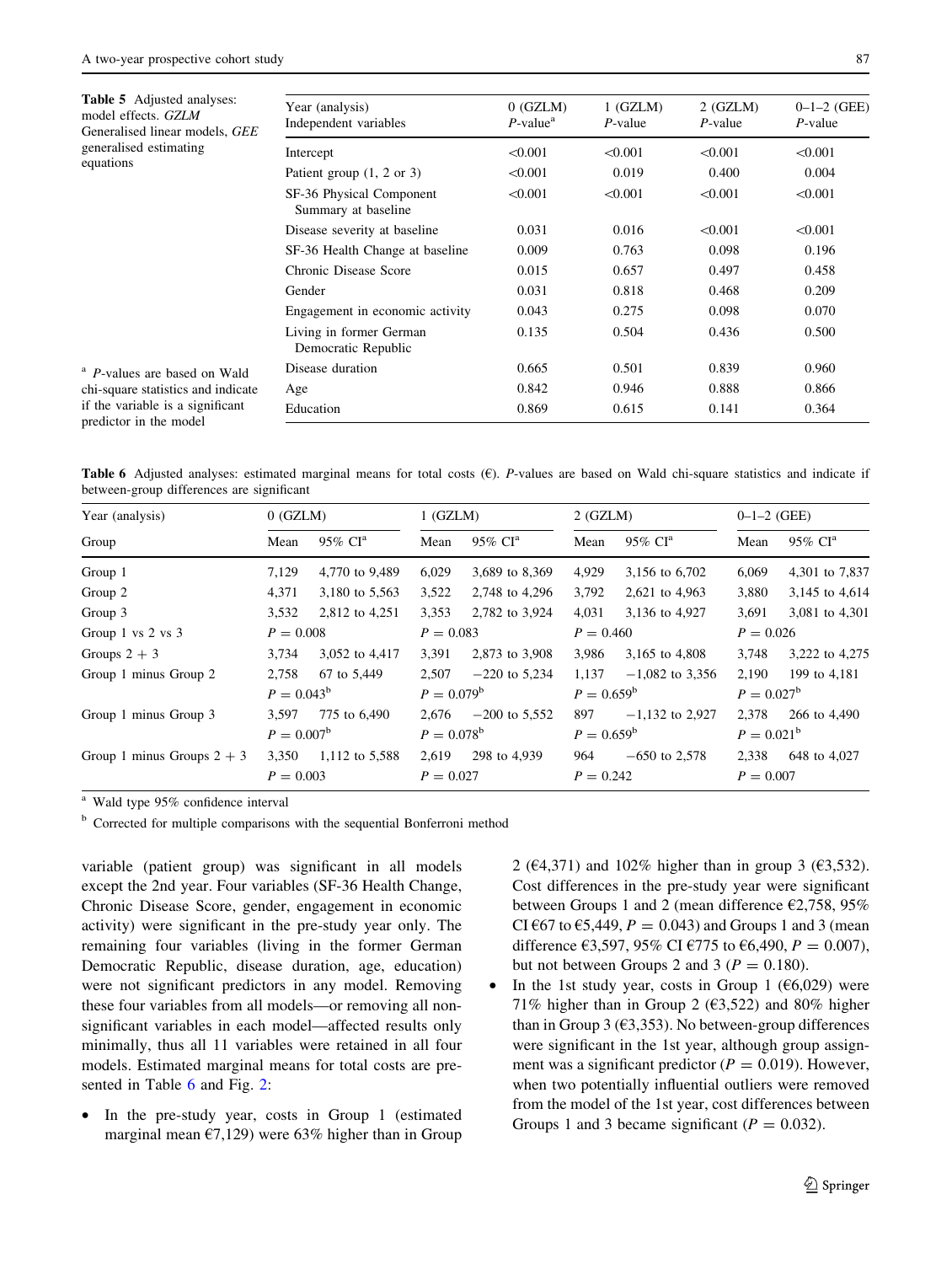

Fig. 2 Adjusted total health costs per patient and year. Estimated marginal means and 95% confidence intervals (CI) after adjustment for socio-demographic characteristics, comorbidity and baseline health status (see text for details). Group 1: patients treated for depression; Group 2: patients treated for another disorder, with depressive symptoms; Group 3: patients treated for another disorder, without depressive symptoms

- In the 2nd study year, costs in Group 1 ( $\epsilon$ 4,929) were 30% higher than in Group 2 ( $\epsilon$ 3,792) and 22% higher than in Group 3 ( $\epsilon$ 4,031). No between-group differences were significant in the 2nd year.
- Costs across all 3 years differed significantly between Groups 1 and 2 ( $P = 0.027$ ) and 1 and 3 ( $P = 0.021$ ), but not between Groups 2 and 3 ( $P = 0.669$  $P = 0.669$  $P = 0.669$ ; Table 6).

Since costs in Groups 2 and 3 did not differ significantly in any year, the analyses were repeated comparing Group 1 to Groups  $2 + 3$  (Table [6](#page-10-0)). The resulting models were very similar to the main models, with significant between-group differences in the pre-study year ( $P = 0.003$ ), 1st year  $(P = 0.027)$ , and across all 3 years  $(P = 0.007)$ , but not in the 2nd year ( $P = 0.242$ ).

Compared to unadjusted total costs, adjusted costs were lower in all years in Groups 2 and 3 (range from 2% lower in Group 3 in the pre-study year to 25% lower in Group 2 in the 1st year), while adjusted costs in Group 1 were 6% higher, 12% lower, and 0% higher than unadjusted costs in the pre-study year, 1st, and 2nd years, respectively.

## Sensitivity analyses

<span id="page-11-0"></span>In the first sensitivity analysis, unadjusted hospital costs in Groups 1 and 2 were calculated on the basis of average costs of neurological and psychiatric hospitals in Germany, instead of average costs for all hospitals. Compared to the main analysis, total costs in Group 1 were reduced by 13% ( $\epsilon$ 901), 12% ( $\epsilon$ 798), and 7% ( $\epsilon$ 321) in the pre-study year, 1st, and 2nd study years, respectively; while costs in Group 2 were reduced by 11% (€533), 5% (€228), and 6% (€274), respectively ( $P = 0.002$  or lower for all comparisons).

In the second analysis, the eligibility criteria for Group 1 (main analysis:  $n = 81$ ) were widened to include all AMOS patients aged 17–70 years starting therapy for depressive symptoms ( $n = 133$ , of which  $n = 36$  patients were from Group 3). Compared to the main analysis, unadjusted total costs in Group 1 were reduced by 8% ( $\epsilon$ 554,  $P = 0.268$ ) and 13% ( $\epsilon$ 903,  $P = 0.617$ ) in the prestudy year and 1st year, respectively, and increased by 4% ( $\epsilon$ 216) in the 2nd year ( $P = 0.860$ ).

# Comparison to another primary care depression sample in Germany

Unadjusted healthcare costs in Group 1 (90% primary care) were compared to corresponding costs in a German primary care patient cohort starting treatment-as-usual for a depressive disorder [[50\]](#page-16-0). For the purposes of comparability, the comparison was restricted to cost items that were analysed in both studies (outpatient treatment, medication, inpatient hospital treatment, and rehabilitation; in Group 1 also AM therapies and medications). The comparison shows a similar order of magnitude and distribution of costs in both patient groups (Fig. [3](#page-11-0)).



Fig. 3 Healthcare costs in the 1st year in Group 1 and in a subgroup of the Salize Study [[50](#page-16-0)]. Group 1: Patients treated for depression  $(n = 81)$ . Costs of 1st study year (2000) were discounted by  $+5\%$ . Salize subgroup: Primary care patients ( $n = 89$ ), costs in year 2001. Outpatient treatment: physician visits, diagnostic examinations, psychotherapy, physiotherapy, occupational therapy; in Group 1 also anthroposophic therapies and medications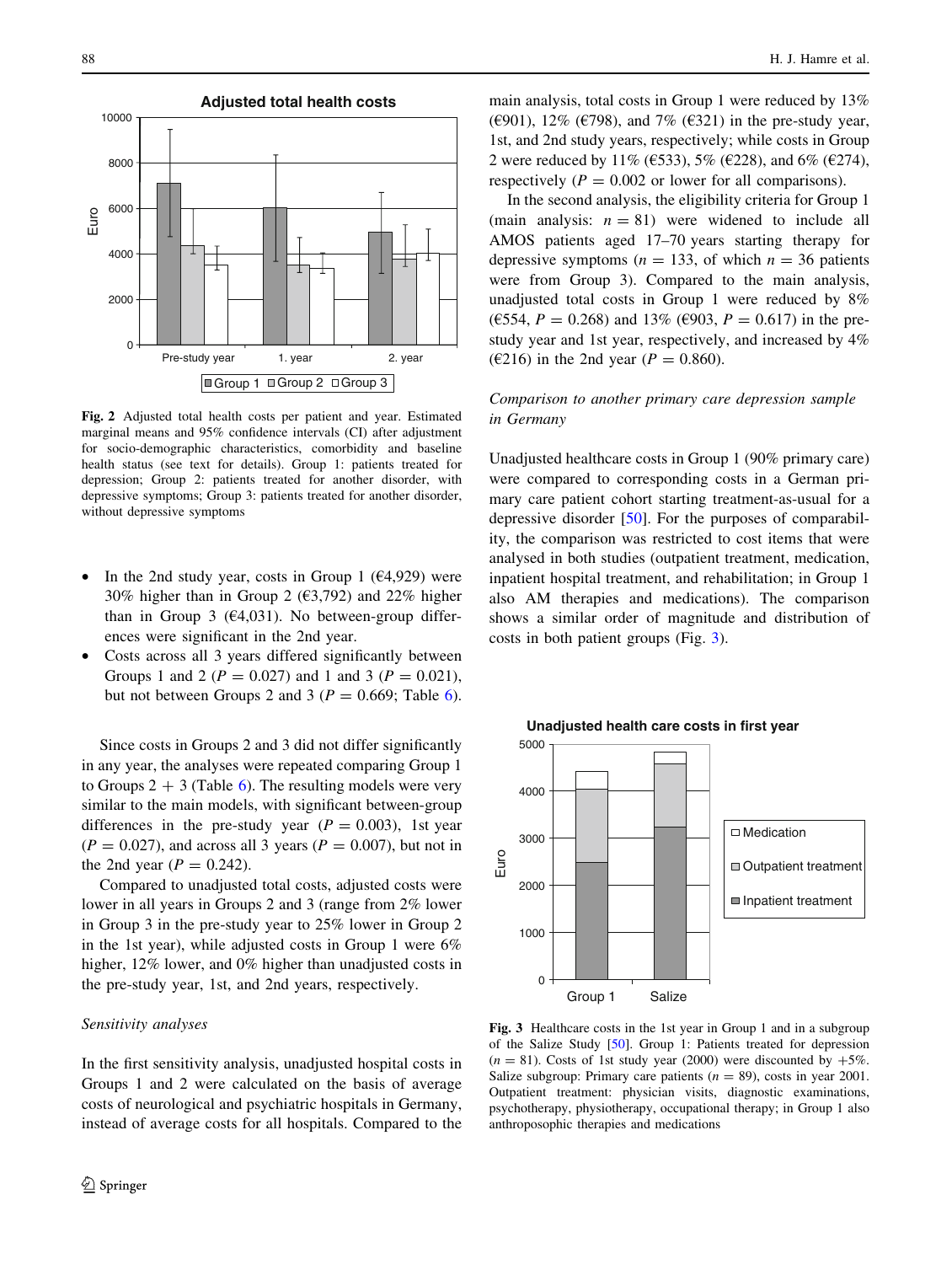#### **Discussion**

## Major findings

We have analysed costs of healthcare and productivity loss in three consecutive years in 487 German adult outpatients starting complementary treatment (AM) for chronic disease. In the year preceding study enrolment, costs in patients treated for depressive disorder (Group 1) were twice as high as costs in non-depressed patients (Group 3), and 63% higher than in patients with depressive symptoms treated for another disorder (Group 2). Compared to the pre-study year, costs were significantly decreased in the second study year in Group 1, while costs in Groups 2 and 3 showed little change. An average of half of total costs were caused by inpatient hospitalisation and sick-leave, while conventional and complementary outpatient treatment amounted to 25 and 11% of total costs, respectively.

#### Strengths and limitations

To our knowledge, this is the first cost analysis comparing primary care patients treated for depression with depressed patients treated for another disorder and with non-depressed patients. It is also one of very few depression analyses providing annual cost data for 2 or 3 consecutive years [[6,](#page-15-0) [10,](#page-15-0) [51](#page-16-0)]. Further strengths of this study include high follow-up rates and the wide range of cost domains assessed. The healthcare cost domains analysed in this study amount to 87% of healthcare expenditures of the German statutory health system: physician and dentist services, psychotherapy, physiotherapy, occupational therapy, medication, inpatient treatment, sick-leave compensation [\[34](#page-16-0)] as well as out-of-pocket expenditures for complementary therapies. Healthcare costs for dentures, medical appliances, nursing, patient transport, and health prevention programs (13% of expenditures in Germany) were not documented in the study and could not be analysed. Our analysis of indirect costs included sick-leave costs, costs from early retirement, and deaths, while reduced productivity on the workplace was not documented and could not be analysed. Also not analysed were intangible costs from suffering and from reduced quality of life in patients or relatives. Intangible costs of depression are difficult to quantify, and were not assessed in any studies included in a recent systematic review of cost-of-illness studies of depression [\[3](#page-15-0)]. Since depressive symptoms (and quality of life, data not shown) improved during the 2-year follow-up in all groups, intangible costs would be expected to decrease, not to increase. Therefore, the inclusion of intangible costs would not have changed the direction of cost reduction observed in Group 1.

We did not attempt to separate depression-related treatment costs from other treatment costs. Due to the high level of comorbidity in depression, our approach of analysing total healthcare costs may be more appropriate and has been used more extensively than analyses of depression-related costs only [[3](#page-15-0)].

In the main analyses, costs were not discounted. Since all costs except costs of non-AM complementary therapies were calculated by multiplying resource use with unit costs, the cost differences from the pre-study year in the 1st and 2nd years in each group reflect differences in resource use and productivity loss only, and not inflation. Costs of non-AM complementary therapies were documented directly and were also not discounted. However, since these costs amounted to only 4% of total costs, discounting would have had only minimal effects on the total costs.

Group 1 in this analysis consisted of adult patients treated for depression of at least 6 months' duration. Patients were recruited by physicians offering routine care, and structured psychiatric interviews to assess all criteria for depression according to DSM-IV or ICD-10 (International Statistical Classification of Diseases and Related Health Problems, 10th Revision) were not feasible, which limits diagnostic comparability with other studies. However, all patients in Group 1 fulfilled the DSM-IV core symptom criteria for dysthymic disorder and 83% of patients fulfilled the additional criterion of at least 2 years symptom duration.

Since the study had a long recruitment period, the study physicians were not able to participate throughout the period and to screen and enrol all eligible patients (criteria: see [Methods\)](#page-1-0). For a different subset of patients from the AMOS project (patients referred to AM therapies for any chronic indication), it was estimated that physicians enrolled every fourth eligible patient [[18\]](#page-15-0). This selection could affect results if physicians were able to predict therapy response and if they preferentially screened and enrolled such patients for whom they expected a particularly favourable outcome. In this case one would expect the degree of selection (the proportion of eligible vs enrolled patients) to correlate positively with clinical outcomes. That was not the case, the correlation was almost zero  $(-0.04)$ . This analysis [[18\]](#page-15-0) does not suggest that physicians' screening of eligible patients was affected by selection bias. Nevertheless, selection bias affecting costs cannot be ruled out.

Another issue is the validity of the methods used to discriminate between the three groups: Groups 1 and 2 differed in the physician's decision to start treatment for depression vs another disorder. From the physician's perspective this distinction is highly relevant, and it has been used in a number of depression cost analyses [\[15](#page-15-0), [29,](#page-16-0) [52–57](#page-16-0)]. In addition, all Group 1 patients fulfilled core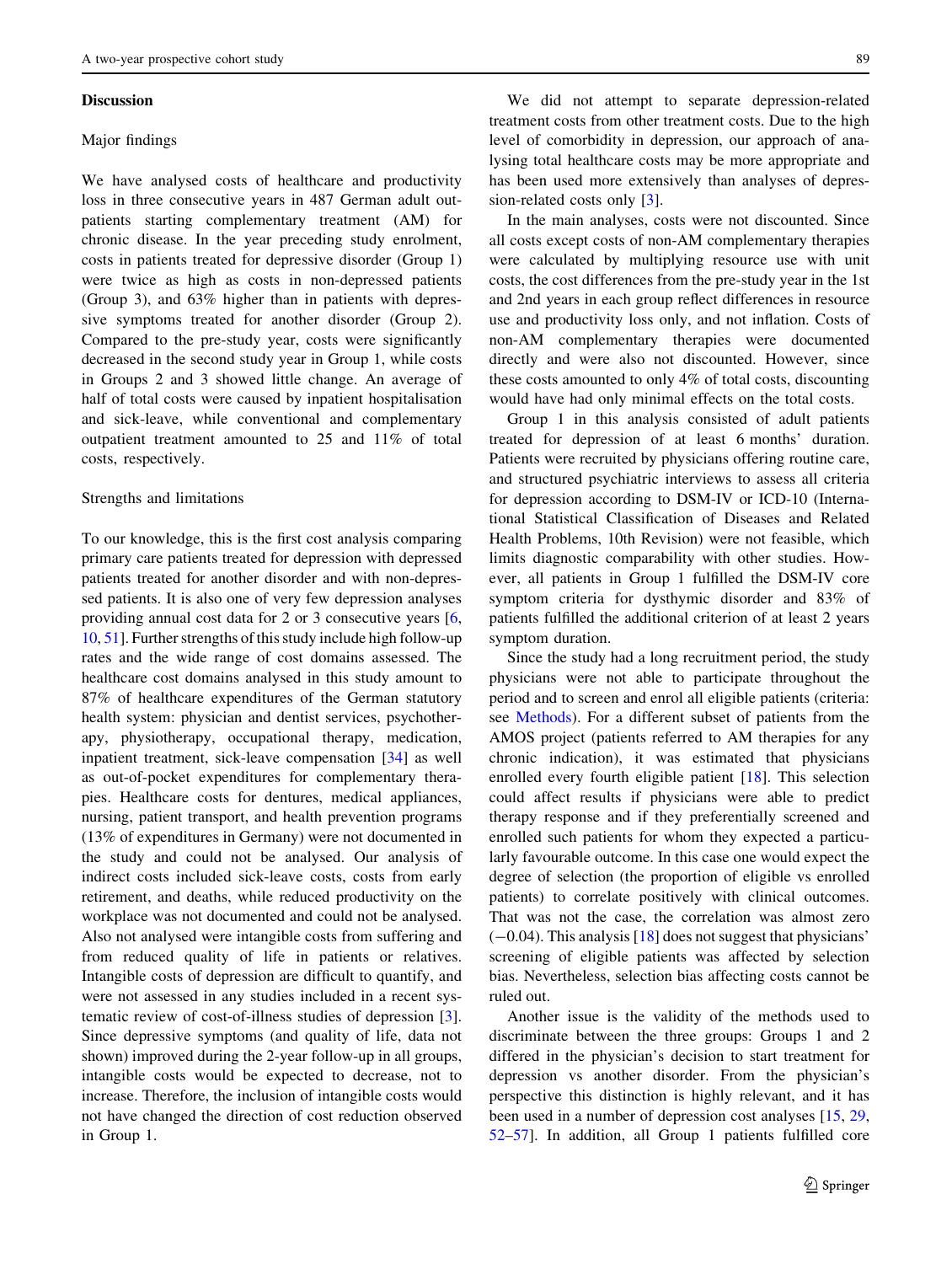criteria for DSM-IV dysthymic disorder. In our analysis, the distinction between Groups 1 and 2 was associated with large cost differences in the pre-study year and 1st year (63 and 71% higher in Group 1 in the pre-study year and 1st year, respectively). Groups 2 and 3 differed by the cut-off point for ''relevant depressive symptoms'' on the CES-D, German version  $[23]$  $[23]$ . The cut-off point for the original English CES-D version has been used to define depression in several cost analyses [[30,](#page-16-0) [58\]](#page-16-0). The cut-off value for the German version (24 points) is one standard deviation above the average score in the German population and is a highly sensitive marker for depressive symptoms, insofar as 94% of patients with a DSM-III-R diagnosis of an acute depressive episode but only 17% of the general population will have elevated CES-D scores. On the other hand, the specificity of high CES-D scores for a depression diagnosis is low  $[23]$  $[23]$ . In our analysis, the distinction between Groups 2 and 3 was associated with modest and non-significant costs differences (24 and 5% higher in Group 2 in the pre-study year and 1st year, respectively). Groups 1 and 3 differed regarding the physician's decision to start treatment for depressive symptoms (100 vs 12% of patients) and our criteria for depression (100 vs 0%). These criteria included the CES-D cut-off value (see above) and the core criteria for DSM-IV dysthymic disorder [[24\]](#page-15-0). In our analysis, this distinction was associated with the largest cost differences (102 and 80% higher in Group 1 in the pre-study year and 1st year, respectively).

A limitation of the study documentation of inpatient hospitalisation is that hospital specialisation was not recorded. German psychiatric and neurological hospitals have average 33% lower costs than general hospitals. Accordingly, we performed an extreme-scenario sensitivity analysis, assuming all hospital days in depressed patients (Groups 1 and 2) were spent in psychiatric or neurological hospitals. This resulted in only modest reductions of total costs (range 5–13% for all time periods).

Like most depression cost analyses conducted outside the United States [\[3](#page-15-0)], our study was based on patient selfreporting of resource use. All resource items were documented over 3 years and continuous diary-keeping was not feasible. Therefore, patient documentation of use during the preceding 12 months (at study enrolment) and preceding 6 months (at 6-, 12-, 18-, and 24-month follow-up) might be affected by recall bias. Since patient recall of resource use declines over time with a net tendency towards under-reporting [[59\]](#page-16-0), under-reporting is more likely for the 12-month pre-study period than for the shorter periods after study enrolment. Therefore, cost reductions from the pre-study year to subsequent years might be larger than reported (and cost increases may be lower than reported).

Cost comparisons between the three groups were adjusted for ten potentially relevant variables pertaining to socio-demographics, comorbidity, and baseline health status. Four of these variables were not significant predictors in any models, and of the remaining six variables, only three measures of baseline health status (disease severity, SF 36 Physical Component, SF-36 Health Change) differed significantly between the groups. Our models are of course, like all statistical adjustment models, imperfect representations of reality [\[46](#page-16-0)]; they do not prove causality, and residual confounding cannot be ruled out. Furthermore, the confidence intervals for unadjusted (Table [4\)](#page-9-0) as well as adjusted (Table [6\)](#page-10-0) cost estimates were relatively wide, particularly in Group 1. This may be due to the skewed cost distribution in all three groups, and a relatively modest sample size for the analysis of skewed data in Group 1 [\[60](#page-16-0)]. Among the three main models in the present analysis, the best model fit was observed for the 1st study year, while the models for the pre-study year and the 2nd year showed signs of some overdispersion. This finding could have several possible explanations: as noted above, the longer documentation period for resource use in the pre-study year could lead to more recall bias and more errors in resource documentation for this period. Also, since most of the significant predictors in the cost models referred to the baseline status, predictors could have a more direct relationship to costs in the ensuing 1st year than to costs in the pre-study year and in the 2nd year.

# Agreement with other studies, and interpretation

The patients treated for depression in this study (Group 1) differed from other depression cohorts in two aspects: at enrolment, 100% of patients in Group 1 started artistic or complementary therapies (AM), combined with antidepressants and/or psychotherapy in 45% of patients [\[18](#page-15-0)]. In other treated depression cohorts, 100% of patients usually start treatment with antidepressants and/or psychotherapy, while up to 50% of subjects with depression reportedly use complementary therapies [[12,](#page-15-0) [13\]](#page-15-0). In Group 1, complementary treatment (AM and non-AM) amounted to 12% of all costs in the 1st year, while conventional outpatient treatment amounted to 22%, and inpatient hospital treatment amounted to 35% of costs. A few other depression cost studies have included costs for complementary treatment [[14–16\]](#page-15-0), but none allow for direct comparison to our study, as these costs were either not presented separately [\[14](#page-15-0), [16\]](#page-15-0) or because the only costs for complementary treatment included were costs for spinal manipulation [\[15](#page-15-0)], which is classified as conventional treatment in Germany. The costs of complementary treatment for depression in this study (12% of total costs and 18% of treatment costs in the 1st year) suggest that depression cost analyses in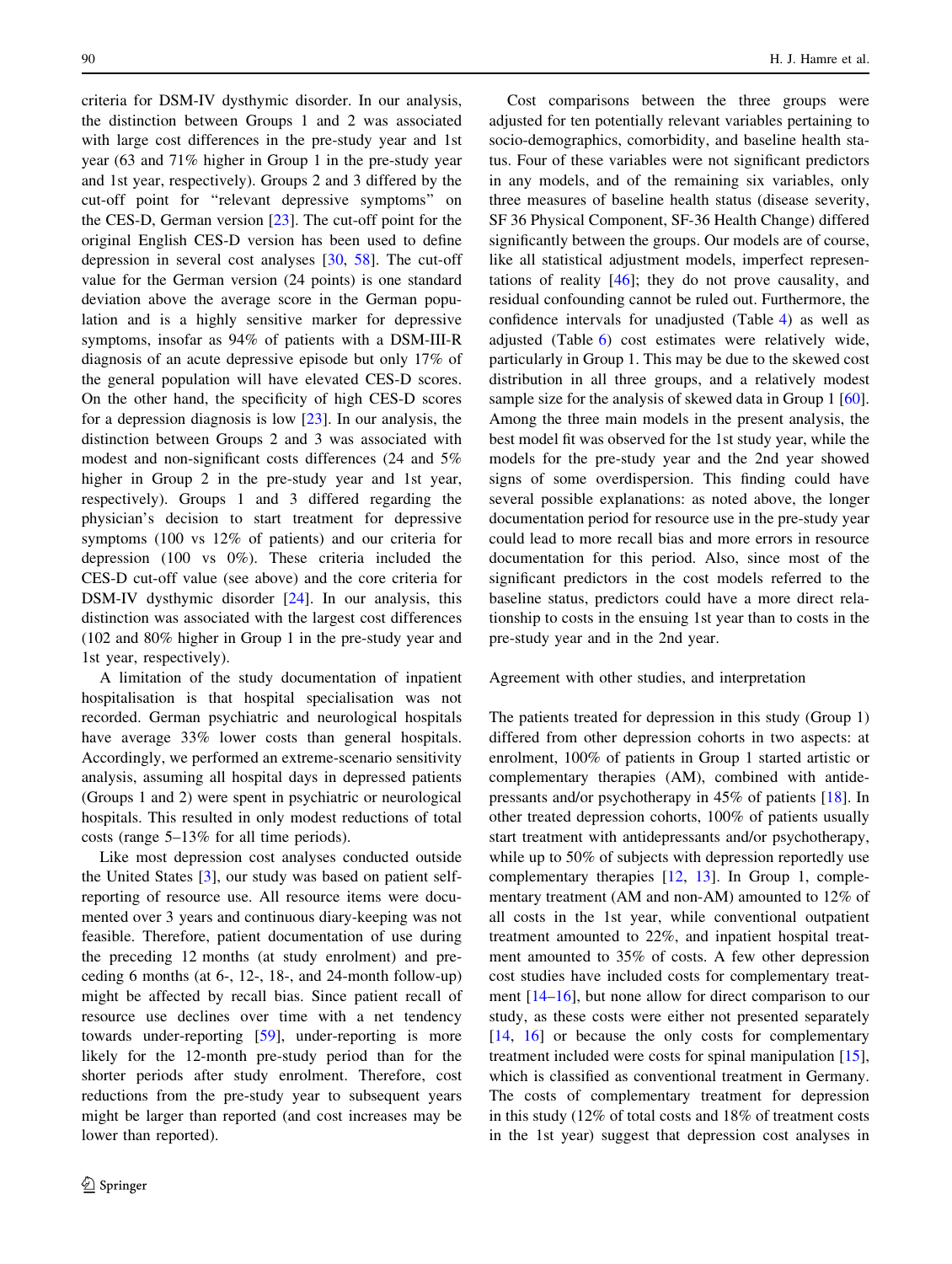settings with significant use of complementary therapies should account for the costs of complementary treatment. Another difference to other studies was observed regarding the female-to-male ratio, which was much larger in Group 1 with 90% primary care patients (7.1/1.0) than in other German primary care depression cohorts (1.3–3.0/1.0) [\[61](#page-16-0)– [65](#page-16-0)]. Possibly, more women than men with depression might be motivated to engage in artistic or complementary therapies. Otherwise, patients in Group 1 were recruited from all but one German federal states and resembled other primary care depression cohorts regarding symptom severity and functional impairment [[18\]](#page-15-0). Nevertheless, study results might not be generalisable to men and to patients receiving conventional care only.

Healthcare costs in the 1st study year in Group 1 were similar to corresponding costs in another German primary care depression cohort [[50\]](#page-16-0). The relative contribution of outpatient, hospital, and sick-leave costs in this study as well as the skewed cost distribution are also similar to findings from other studies  $[3, 16, 56, 66]$  $[3, 16, 56, 66]$  $[3, 16, 56, 66]$  $[3, 16, 56, 66]$  $[3, 16, 56, 66]$  $[3, 16, 56, 66]$  $[3, 16, 56, 66]$  $[3, 16, 56, 66]$ .

In our study, adjusted costs in patients with depression (Group 1) were twice as high as costs in patients without depression (Group 3) in the pre-study year and 80% higher in the 1st year. This large difference is in accordance with findings from several other studies with follow-up periods between 6 and 12 months [\[52](#page-16-0), [54,](#page-16-0) [55,](#page-16-0) [67,](#page-17-0) [68](#page-17-0)].

Among study patients with relevant depressive symptoms, those starting treatment for chronic depression (Group 1) had higher costs than patients starting treatment for another chronic disorder (Group 2). The differences were large in the pre-study year and 1st year (63 and 71%, respectively) and were significant in the pre-study year, but were not significant in the 1st year except if outliers were removed from the analysis. It is difficult to explain this difference by differences in baseline CES-D scores, since baseline CES-D differed by only 10% or 3.0 points (34.4 and 31.4 points in Groups 1 and 2, respectively), and since there was no significant correlation between baseline CES-D and costs in these two groups. Notably, all patients in Group 1 had at least three core depression symptoms at baseline, while fulfilment of this criterion was not documented for Group 2. At baseline, a physician's diagnosis of depression (ICD-10 F30-39) was documented in 100% and 25% of patients in Groups 1 and 2, respectively, while physicians referred to new therapy for depression in 100% and 0% of patients, respectively. Possibly, in depressed patients, the physician's decision to initiate new therapy for depression is an independent marker for high costs. We are not aware of other cost studies comparing depressed primary care patients starting treatment either for depression or for another disorder.

In our study, costs of patients treated for depression (Group 1) in the 2nd study year were decreased by 27%

(unadjusted) respectively  $31\%$  (adjusted), compared to the pre-study year, and reduced by 28 and 18%, respectively, compared to the 1st year. We are aware of three other depression cost analyses providing cost data for at least 2 consecutive years [\[6](#page-15-0), [10,](#page-15-0) [51](#page-16-0)]: in 290 primary care patients starting antidepressant therapy for major depression, health-care costs were analysed according to clinical status after 12 months, whereby 41% of patients had undergone remission, 47% were improved, and 12% had persistent depression. Compared to the 1st year, costs in the 2nd year were reduced by 48% and 33% in improved and remitted patients, respectively, while costs in patients with persistent depression were increased by 169% [[6\]](#page-15-0). This would correspond to a 26% cost reduction in the whole sample. In a randomised trial of systematic depression treatment for 329 patients with diabetes and coexisting major depression, costs for outpatient treatment in the 2nd year were reduced by 6% in the intervention group and increased by 12% in a usual care control group, compared to the 1st year [\[10](#page-15-0)]. In 492 subjects in a health maintenance organisation with high healthcare costs in 2 consecutive years, direct costs in the 3rd year were increased by 5% in depressed subjects and reduced by 21% in non-depressed subjects, compared to the 1st year  $[51]$  $[51]$ .

The cost reduction in Group 1 could be attributed largely to a reduction in hospital costs and long-term sickleave. The reduction in resource use was paralleled by an improvement in depressive symptoms and health status [\[18](#page-15-0)] and might thus be related to the complementary and conventional therapies used. Since this study is a comparison by diagnosis in treated patients without an untreated control group, one has to consider other causes for these changes, such as natural recovery, regression to the mean, and secular trends: for improvement in symptoms, regression to the mean due to sample truncation of Group 1 (CES-D  $\geq$  24 points at inclusion) or due to symptom fluctuation and preferential self-selection to therapy and study inclusion at symptom peaks is a possible explanation [[18,](#page-15-0) [69\]](#page-17-0). However, these phenomena relate to symptoms not costs, and baseline symptoms (CES-D) did not correlate with costs. Moreover, when Group 1 was reanalysed without truncation (second sensitivity analysis, with extension of eligibility criteria to include patients with baseline CES-D scores  $\langle 24 \text{ points} \rangle$  costs were comparable to costs in the main analysis. Altogether, regression to the mean cannot be ruled out but seems unlikely as a cause of the cost reduction in Group 1.

The cost reduction in Group 1 cannot be explained by secular trends towards a reduction in inpatient hospital days and long-term sick-leave during the study (1999– 2003). In this period, the average number of hospital days per person-year in Germany decreased by only 0.21 days (from 2.07 to 1.86 days) [[70\]](#page-17-0). This reduction of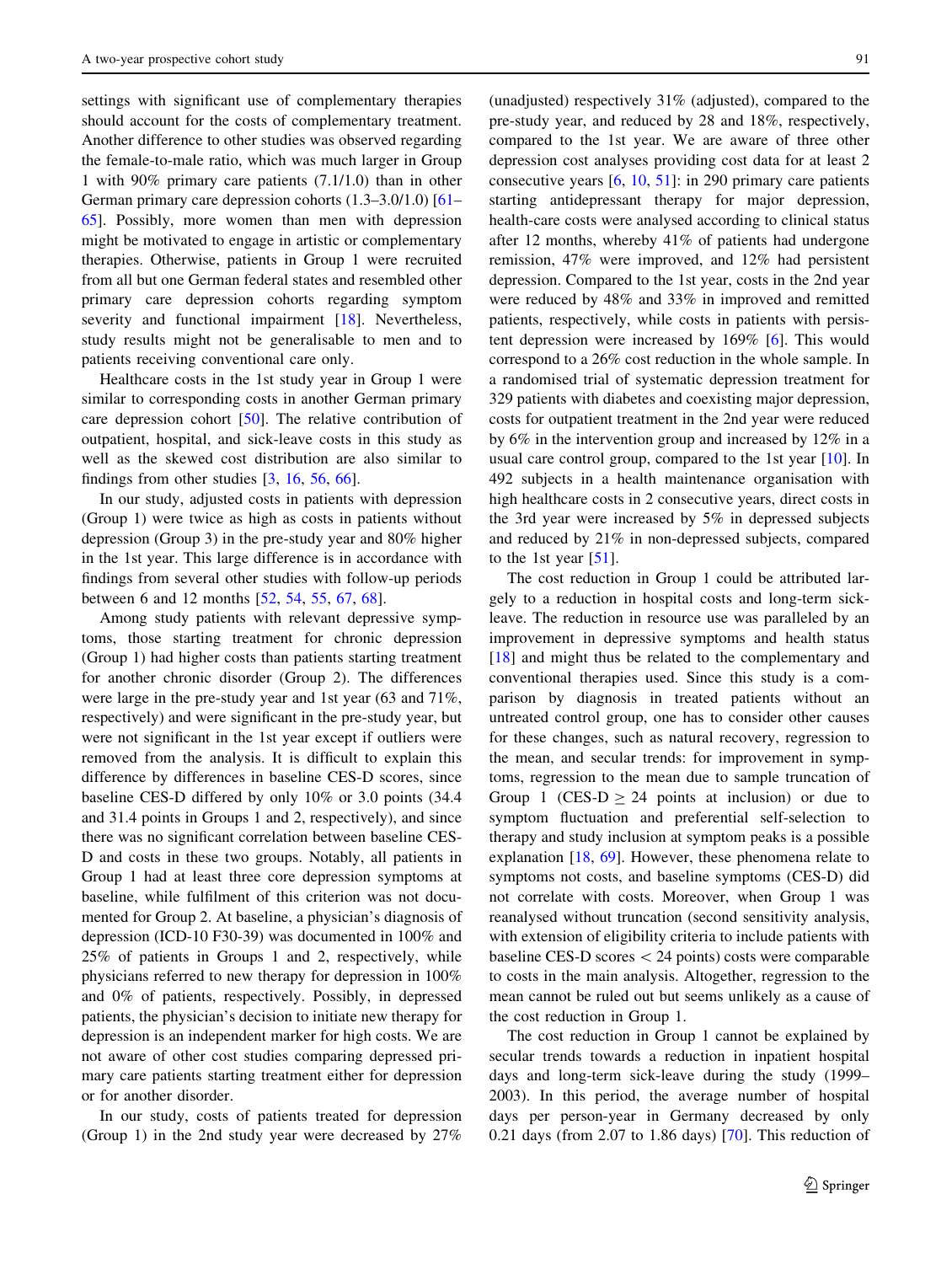0.11 days per 2 years corresponds to only 3% of the observed reduction of 8.26 days per 2 years (from prestudy year to 2nd year: from 10.37 to 3.42 days) in Group 1. In the same period, the annual number of sick-leave days paid by the statutory health insurance (sick-leave beyond 42 days) was reduced by 0.35 days (from 5.23 to 4.88 days) [\[71](#page-17-0)], i.e. by 0.18 days per 2 years, corresponding to only 3% of the reduction in Group 1 of 12.13 days (from 29.24 to 17.11 days).

## **Conclusions**

This study in a complementary outpatient setting underlines the importance of depression for health costs and suggests that treatment of depression could be associated with long-term reduction of costs.

Acknowledgments This study was funded by the Software-AG Stiftung and the Innungskrankenkasse Hamburg with supplementary grants from the Deutsche BKK, the Betriebskrankenkasse des Bundesverkehrsministeriums, the Dr. Hauschka Stiftung, the Mahle Stiftung, and the Zukunftsstiftung Gesundheit. The sponsors had no influence on study design or planning; on collection, analysis, or interpretation of data; on the writing of the manuscript; or on the decision to submit the manuscript for publication. We thank W. Tröger for valuable help and advice. Our special thanks go to the study physicians, therapists, and patients for participating.

Open Access This article is distributed under the terms of the Creative Commons Attribution Noncommercial License which permits any noncommercial use, distribution, and reproduction in any medium, provided the original author(s) and source are credited.

#### **References**

- 1. Ustun, T.B., Ayuso-Mateos, J.L., Chatterji, S., Mathers, C., Murray, C.J.: Global burden of depressive disorders in the year 2000. Br. J. Psychiatry 184, 386–392 (2004)
- 2. Rupp, A.: The economic consequences of not treating depression. Br. J. Psychiatry 166(Suppl 27), 29–33 (1995)
- 3. Luppa, M., Heinrich, S., Angermeyer, M.C., Konig, H.H., Riedel-Heller, S.G.: Cost-of-illness studies of depression: a systematic review. J. Affect. Disord. 98(1–2), 29–43 (2007)
- 4. Katon, W.J., Schoenbaum, M., Fan, M.Y., Callahan, C.M., Williams Jr., J., Hunkeler, E., et al.: Cost-effectiveness of improving primary care treatment of late-life depression. Arch. Gen. Psychiatry 62(12), 1313–1320 (2005)
- 5. Simon, G.E., Khandker, R.K., Ichikawa, L., Operskalski, B.H.: Recovery from depression predicts lower health services costs. J. Clin. Psychiatry 67(8), 1226–1231 (2006)
- 6. Simon, G.E., Revicki, D., Heiligenstein, J., Grothaus, L., VonKorff, M., Katon, W.J., et al.: Recovery from depression, work productivity, and health care costs among primary care patients. Gen. Hosp. Psychiatry 22(3), 153–162 (2000)
- <span id="page-15-0"></span>7. von Knorring, L., Akerblad, A.C., Bengtsson, F., Carlsson, A., Ekselius, L.: Cost of depression: effect of adherence and treatment response. Eur. Psychiatry 21(6), 349–354 (2006)
- 8. Katon, W., Russo, J., von Korff, M., Lin, E., Simon, G., Bush, T., et al.: Long-term effects of a collaborative care intervention in persistently depressed primary care patients. J. Gen. Intern. Med. 17(10), 741–748 (2002)
- 9. Katon, W., Unutzer, J., Fan, M.Y., Williams Jr., J.W., Schoenbaum, M., Lin, E.H., et al.: Cost-effectiveness and net benefit of enhanced treatment of depression for older adults with diabetes and depression. Diabetes Care 29(2), 265–270 (2006)
- 10. Simon, G.E., Katon, W.J., Lin, E.H., Rutter, C., Manning, W.G., von Korff, M., et al.: Cost-effectiveness of systematic depression treatment among people with diabetes mellitus. Arch. Gen. Psychiatry 64(1), 65–72 (2007)
- 11. Unutzer, J., Katon, W.J., Fan, M.Y., Schoenbaum, M.C., Lin, E.H., la Penna, R.D., et al.: Long-term cost effects of collaborative care for late-life depression. Am. J. Manag. Care 14(2), 95–100 (2008)
- 12. Kessler, R.C., Soukup, J., Davis, R.B., Foster, D.F., Wilkey, S.A., Van Rompay MI, M.I., et al.: The use of complementary and alternative therapies to treat anxiety and depression in the United States. Am. J. Psychiatry 158(2), 289–294 (2001)
- 13. Wu, P., Fuller, C., Liu, X., Lee, H.C., Fan, B., Hoven, C.W., et al.: Use of complementary and alternative medicine among women with depression: results of a national survey. Psychiatr. Serv. 58(3), 349–356 (2007)
- 14. Hawthorne, G., Cheok, F., Goldney, R., Fisher, L.: The excess cost of depression in South Australia: a population-based study. Aust. N. Z. J. Psychiatry 37(3), 362–373 (2003)
- 15. Trivedi, D.N., Lawrence, L.W., Blake, S.G., Rappaport, H.M., Feldhaus, J.B.: Study of the economic burden of depression. J. Pharm. Finance Econ. Policy 13(4), 51–66 (2004)
- 16. Goldney, R.D., Fisher, L.J., Grande, E.D., Taylor, A.W., Hawthorne, G.: Have education and publicity about depression made a difference? Comparison of prevalence, service use and excess costs in South Australia: 1998 and 2004. Aust. N. Z. J. Psychiatry 41(1), 38–53 (2007)
- 17. Hamre, H.J., Becker-Witt, C., Glockmann, A., Ziegler, R., Willich, S.N., Kiene, H.: Anthroposophic therapies in chronic disease: The Anthroposophic Medicine Outcomes Study (AMOS). Eur. J. Med. Res. 9(7), 351–360 (2004)
- 18. Hamre, H.J., Witt, C.M., Glockmann, A., Ziegler, R., Willich, S.N., Kiene, H.: Anthroposophic therapy for chronic depression: a four-year prospective cohort study. BMC Psychiatry; 6, 57 (2006). doi[:10.1186/1471-244X-6-57](http://dx.doi.org/10.1186/1471-244X-6-57)
- 19. National Institute for Health and Clinical Excellence.: Clinical Guideline 23 (amended). Depression: management of depression in primary and secondary care. London: NICE (2007)
- 20. Treichler, M.: Wenn die Seele Trauer trägt. Esslingen: Gesundheitspflege initiativ (1998)
- 21. Hamre, H.J., Witt, C.M., Glockmann, A., Ziegler, R., Willich, S.N., Kiene, H.: Health costs in anthroposophic therapy users: a two-year prospective cohort study. BMC Health Serv. Res. 6, 65 (2006)
- 22. Radloff, L.S.: The CES-D scale: a self-report depression scale for research in the general population. Appl. Psychol. Meas. 3, 385– 401 (1977)
- 23. Hautzinger, M., Bailer, M.: ADS, Allgemeine Depressions Skala. Manual, p. 34, Beltz Test, Weinheim (1993)
- 24. Diagnostic Criteria from DSM-IV.: American Psychiatric Association, Washington, DC (1994)
- 25. Ware, J.E.: SF-36 health survey update. Spine 25(24), 3130–3139 (2000)
- 26. Downie, W.W., Leatham, P.A., Rhind, V.M., Wright, V., Branco, J.A., Anderson, J.A.: Studies with pain rating scales. Ann. Rheum. Dis. 37(4), 378–381 (1978)
- 27. von Korff, M., Wagner, E.H., Saunders, K.: A chronic disease score from automated pharmacy data. J. Clin. Epidemiol. 45(2), 197–203 (1992)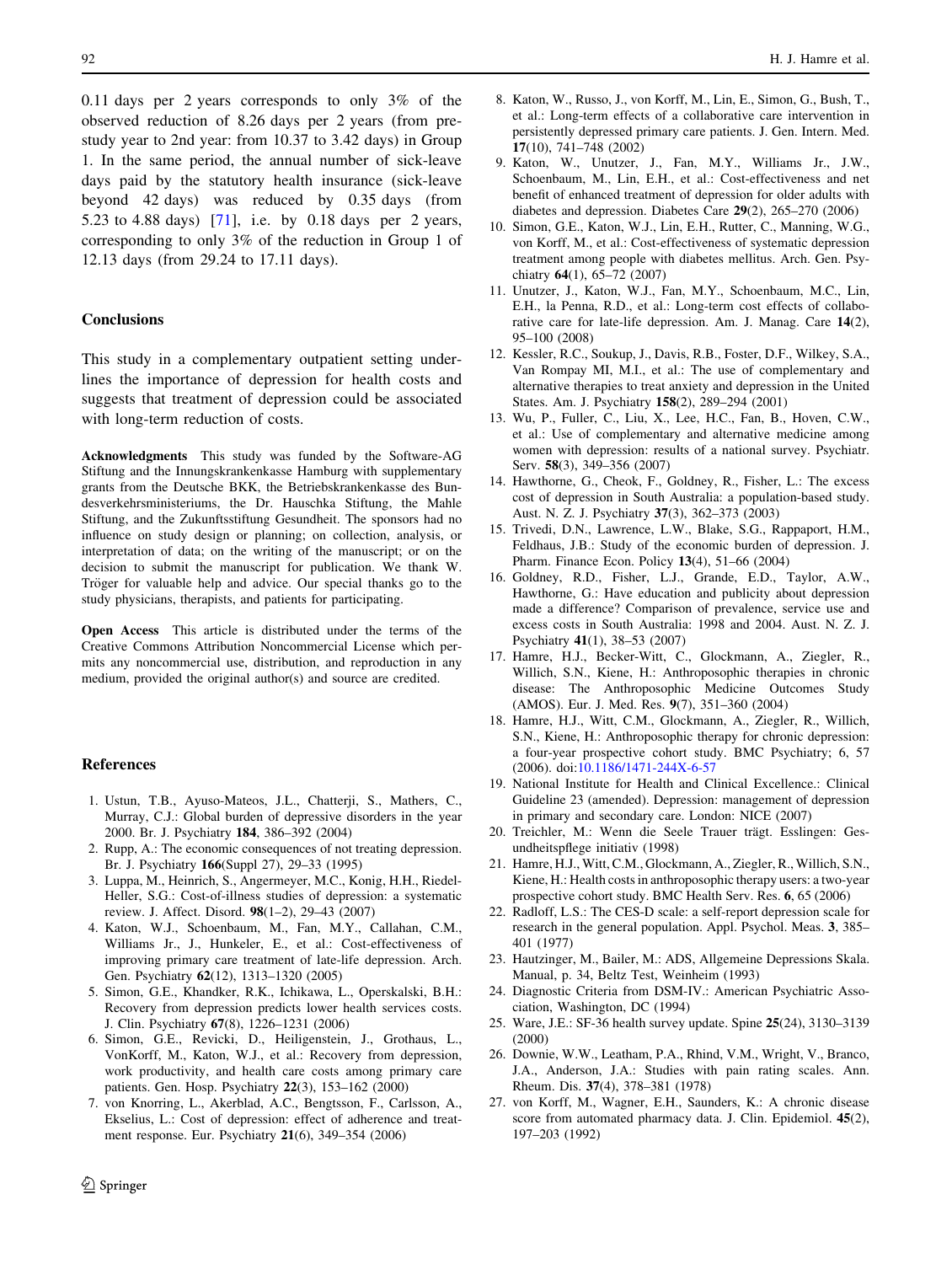- 28. Johnson, R.E., Hornbrook, M.C., Nichols, G.A.: Replicating the chronic disease score (CDS) from automated pharmacy data. J. Clin. Epidemiol. 47(10), 1191–1199 (1994)
- 29. Simon, G.E., VonKorff, M., Barlow, W.: Health care costs of primary care patients with recognized depression. Arch. Gen. Psychiatry 52(10), 850–856 (1995)
- 30. Unutzer, J., Patrick, D.L., Simon, G., Grembowski, D., Walker, E., Rutter, C., et al.: Depressive symptoms and the cost of health services in HMO patients aged 65 years and older. A 4-year prospective study. JAMA 277(20), 1618–1623 (1997)
- 31. Luppa, M., Heinrich, S., Matschinger, H., Sandholzer, H., Angermeyer, M.C., Konig, H.H., et al.: Direct costs associated with depression in old age in Germany. J Affect Disord 105(1), 195–204 (2008)
- 32. MacKnight, C.: Validation of the Chronic Disease Score in Canadian seniors. Thesis. Dalhousie University, Halifax, 165 p. (1998)
- 33. McGregor, J.C., Kim, P.W., Perencevich, E.N., Bradham, D.D., Furuno, J.P., Kaye, K.S., et al.: Utility of the Chronic Disease Score and Charlson Comorbidity Index as comorbidity measures for use in epidemiologic studies of antibiotic-resistant organisms. Am. J. Epidemiol. 161(5), 483–493 (2005)
- 34. Bundesministerium für Gesundheit und Soziale Sicherung.: Gesetzliche Krankenversicherung—Kennzahlen und Faustformeln. Last update: 4-1-2006. Accessibility verified: 31-1-2006. <http://www.bmgs.bund.de>
- 35. Statistisches Bundesamt.: Statistisches Jahrbuch 2001 für die Bundesrepublik Deutschland. Stuttgart: Metzler-Poeschel Verlag, 764 p. (2001)
- 36. Kassena¨rztliche Bundesvereinigung. Einheitlicher Bewertungsmaßstab (EBM). Inkrafttreten: 1. Juli 2000. Köln: Deutscher Ärzte-Verlag, 251 p. (2000)
- 37. Vergütungsliste für Krankengymnastische/physiotherapeutische Leistungen, Massagen und medizinische Bäder (Preisliste gem. § 125 SGB V) gültig ab 01.02.2000 für die Bundesländer Baden-Württemberg, Bayern, Berlin, Bremen, Hamburg, Hessen, Niedersachsen, Nordrhein-Westfalen, Rheinland-Pfalz, Saarland, Schleswig-Holstein. Siegburg: Verband der Angestellten-Krankenkassen e.V.; AEV—Arbeiter-Ersatzkassen-Verband e.V.; (2000)
- 38. Vergütungsliste für ergotherapeutische Leistungen-Leistungsverzeichnis—(Preisliste gem. § 125 SGB V), gültig ab 01.02.2000 für die Bundesländer Baden-Württemberg, Bayern, Berlin, Bremen, Hamburg, Hessen, Niedersachsen, Nordrhein-Westfalen, Rheinland-Pfalz, Saarland, Schleswig-Holstein. Siegburg: Verband der Angestellten-Krankenkassen e.V.; AEV— Arbeiter-Ersatzkassen-Verband e.V.; (2000)
- 39. Statistisches Bundesamt.: Kosten der Krankenhäuser nach Kostenarten und Ländern 2000. Last update: 19-12-2002. Accessibility verified: 19-12-2002. <http://www.destatis.de>
- 40. ZI-ADT-Panel Nordrhein. Patienten-/Praxenstichprobe Quartal I/ 2000. Köln: Zentralinstitut für die kassenärztliche Versorgung, (2001)
- 41. Arzneiverordnungs-Report 2001: Springer, New York, (2001)
- 42. Briggs, A., Clark, T., Wolstenholme, J., Clarke, P.: Missing… presumed at random: cost-analysis of incomplete data. Health Econ. 12(5), 377–392 (2003)
- 43. Carpenter, J., Bithell, J.: Bootstrap confidence intervals: when, which, what? A practical guide for medical statisticians. Stat. Med. 19(9), 1141–1164 (2000)
- 44. Hodges, J.L., Lehmann, E.L.: Estimates of location based on rank tests. Ann. Math. Stat. 34, 598–611 (1963)
- 45. Thompson, S.G., Barber, J.A.: How should cost data in pragmatic randomised trials be analysed? BMJ 320(7243), 1197–1200 (2000)
- <span id="page-16-0"></span>46. Lindsey, J.K.: Applying generalized linear models. Springer, New York (1997)
- 47. Gill, J.: Generalized linear models: a unified approach. Sage, Thousand Oaks (2001)
- 48. Fox, J.: Applied regression analysis and generalized linear models. 2nd edn. Sage, Los Angeles (2008)
- 49. Statistisches Bundesamt. Fachserie 12 Gesundheitswesen, Reihe 6. 3. Kostennachweis der Krankenhäuser 2000. Wiesbaden: 2001
- 50. Salize, H.J., Stamm, K., Schubert, M., Bergmann, F., Härter, M., Berger, M., et al.: Behandlungskosten von Patienten mit Depressionsdiagnose in haus- und fachärztlicher Versorgung in Deutschland. Psychiatr. Prax. 31(3), 147–156 (2004)
- 51. Henk, H.J., Katzelnick, D.J., Kobak, K.A., Greist, J.H., Jefferson, J.W.: Medical costs attributed to depression among patients with a history of high medical expenses in a health maintenance organization. Arch. Gen. Psychiatry 53(10), 899–904 (1996)
- 52. Simon, G.E., Unutzer, J.: Health care utilization and costs among patients treated for bipolar disorder in an insured population. Psychiatr. Serv. 50(10), 1303–1308 (1999)
- 53. Druss, B.G., Rosenheck, R.A., Sledge, W.H.: Health and disability costs of depressive illness in a major US corporation. Am. J. Psychiatry 157(8), 1274–1278 (2000)
- 54. Luber, M.P., Hollenberg, J.P., Williams-Russo, P., DiDomenico, T.N., Meyers, B.S., Alexopoulos, G.S., et al.: Diagnosis, treatment, comorbidity, and resource utilization of depressed patients in a general medical practice. Int. J. Psychiatry Med. 30(1), 1–13 (2000)
- 55. Luber, M.P., Meyers, B.S., Williams-Russo, P.G., Hollenberg, J.P., DiDomenico, T.N., Charlson, M.E., et al.: Depression and service utilization in elderly primary care patients. Am. J. Geriatr. Psychiatry 9(2), 169–176 (2001)
- 56. Robinson, R.L., Birnbaum, H.G., Morley, M.A., Sisitsky, T., Greenberg, P.E., Wolfe, F.: Depression and fibromyalgia: treatment and cost when diagnosed separately or concurrently. J. Rheumatol. 31(8), 1621–1629 (2004)
- 57. Nichols, L., Barton, P.L., Glazner, J., McCollum, M.: Diabetes, minor depression and health care utilization and expenditures: a retrospective database study. Cost Eff. Resour. Alloc. 5, 4 (2007)
- 58. Callahan, C.M., Hui, S.L., Nienaber, N.A., Musick, B.S., Tierney, W.M.: Longitudinal study of depression and health services use among elderly primary care patients. J. Am. Geriatr. Soc. 42(8), 833–838 (1994)
- 59. Evans, C., Crawford, B.: Patient self-reports in pharmacoeconomic studies. Their use and impact on study validity. Pharmacoeconomics 15(3), 241–256 (1999)
- 60. Briggs, A.: Economic evaluation and clinical trials: size matters. BMJ 321(7273), 1362–1363 (2000)
- 61. Maier, W., Linden, M., Sartorius, N.: Psychische Erkrankungen in der Allgemeinpraxis. Ergebnisse und Schlußfolgerungen einer WHO-Studie. Dt Ärzteblatt; 93(18):A-1202–A-1206 (1996)
- 62. Wittchen, H.U., Krause, P., Hoyer, J., Beesdo, K., Jacobi, F., Höfler, M., et al.: Prävalenz und Korrelate Generalisierter Angststörungen in der Allgemeinarztpraxis. Fortschr. Med. Orig. 119(Suppl 1), 17–25 (2001)
- 63. Wittchen, H.U., Holsboer, F., Jacobi, F.: Met and unmet needs in the management of depressive disorder in the community and primary care: the size and breadth of the problem. J. Clin. Psychiatry 62(Suppl 26), 23–28 (2001)
- 64. Wittchen, H.U., Höfler, M., Meister, W.: Depressionen in der Allgemeinarztpraxis. Die bundesweite Depressionsstudie 85 p. Stuttgart: Schattauer Verlag; (2000)
- 65. Schneider, F., Harter, M., Kratz, S., Bermejo, I., Mulert, C., Hegerl, U., et al.: Unzureichender subjektiver Behandlungsverlauf bei depressiven Patienten in der haus- und nervenärztlichen Praxis. Z. Arztl. Fortbild. Qualitatssich. 97(Suppl 4), 57–66 (2003)
- 66. Sobocki, P., Ekman, M., Agren, H., Krakau, I., Runeson, B., Martensson, B. et al.: Resource use and costs associated with